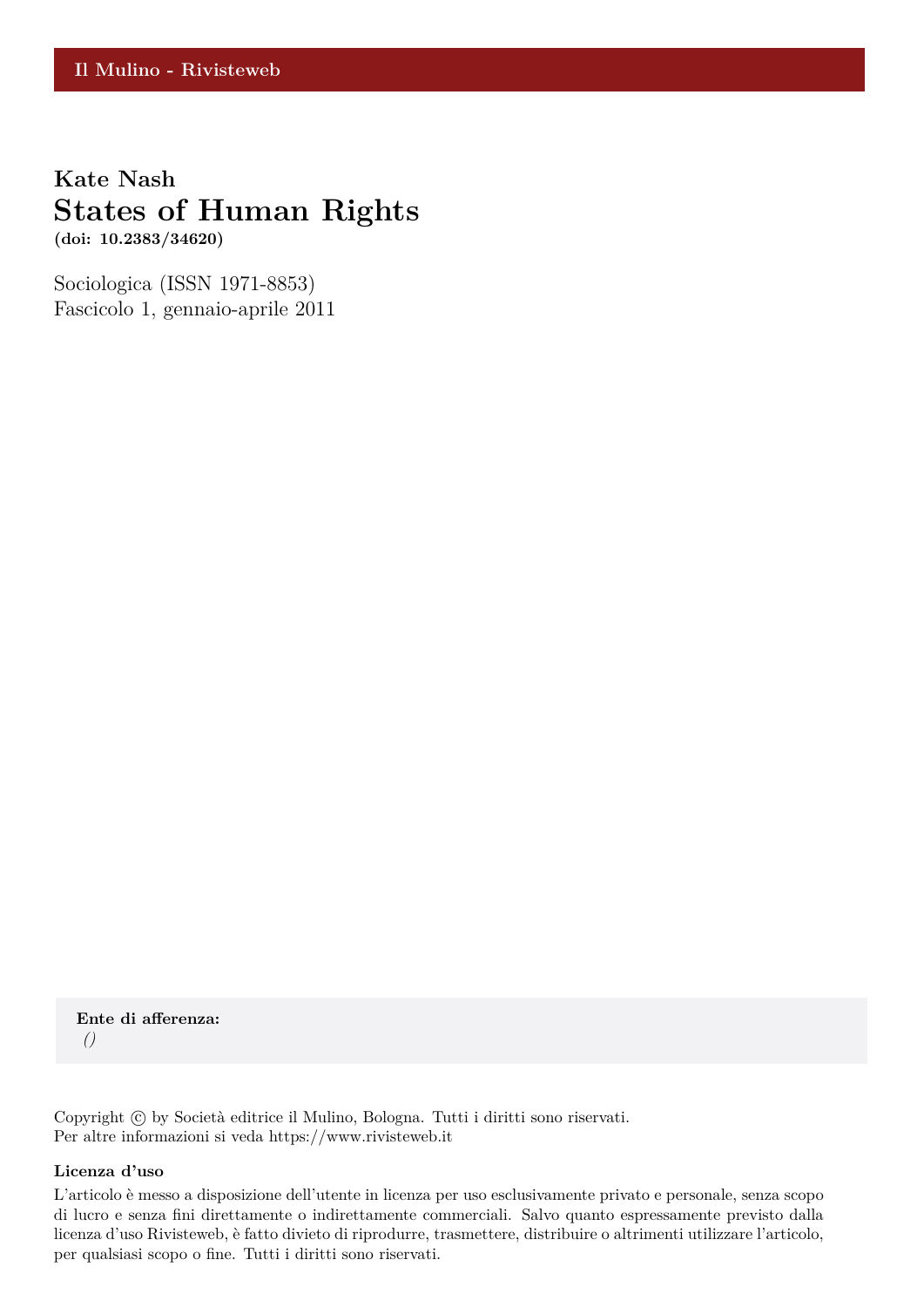Essays

# **States of Human Rights**

*by* Kate Nash

doi: 10.2383/34620

States are in a paradoxical position in relation to human rights. On one hand state actors are to be held accountable as the violators of human rights. $^{\rm 1}$  On the other hand, states are addressed in international human rights law as the guarantors of human rights.

Sociologists (and indeed, political theorists), have, however, barely begun to address questions that are raised by the paradoxes of "states of human rights." Consider, for example, the suggestion from Lydia Morris's introduction to her edited collection *Rights*, that human rights are established in the following sequence: "the assertion of a claim, the accumulation of moral credibility and support, recognition of the claim and finally its institutionalisation" [Morris 2006, 244, based on Jack Donnelly's definition]. The relative weight that is given to on how rights claims become recognized, and the brevity and ambiguity of "institutionalisation," is typical of sociological approaches to the study of human rights.<sup>2</sup> The central role of states in securing human rights is not mentioned in this formulation, though neither is it clear what "institutionalisation" might involve beyond states.

 $^{\rm 1}$  On occasion non-state actors may be found in breach of human rights in international law, but only in conjunction with states: where they have been delegated public functions by state actors, or where they collude with state actors in committing human rights violations [Alston 2005].

<sup>2</sup> Where sociologists have considered the institutionalisation of human rights, they have tended to do so in terms of their legalisation and its effects [Morris 2009; Morris 2010; Sznaider and Levy 2006; Levy 2010]. As we will see, however, this is only part of what is required in order to realise human rights in practice.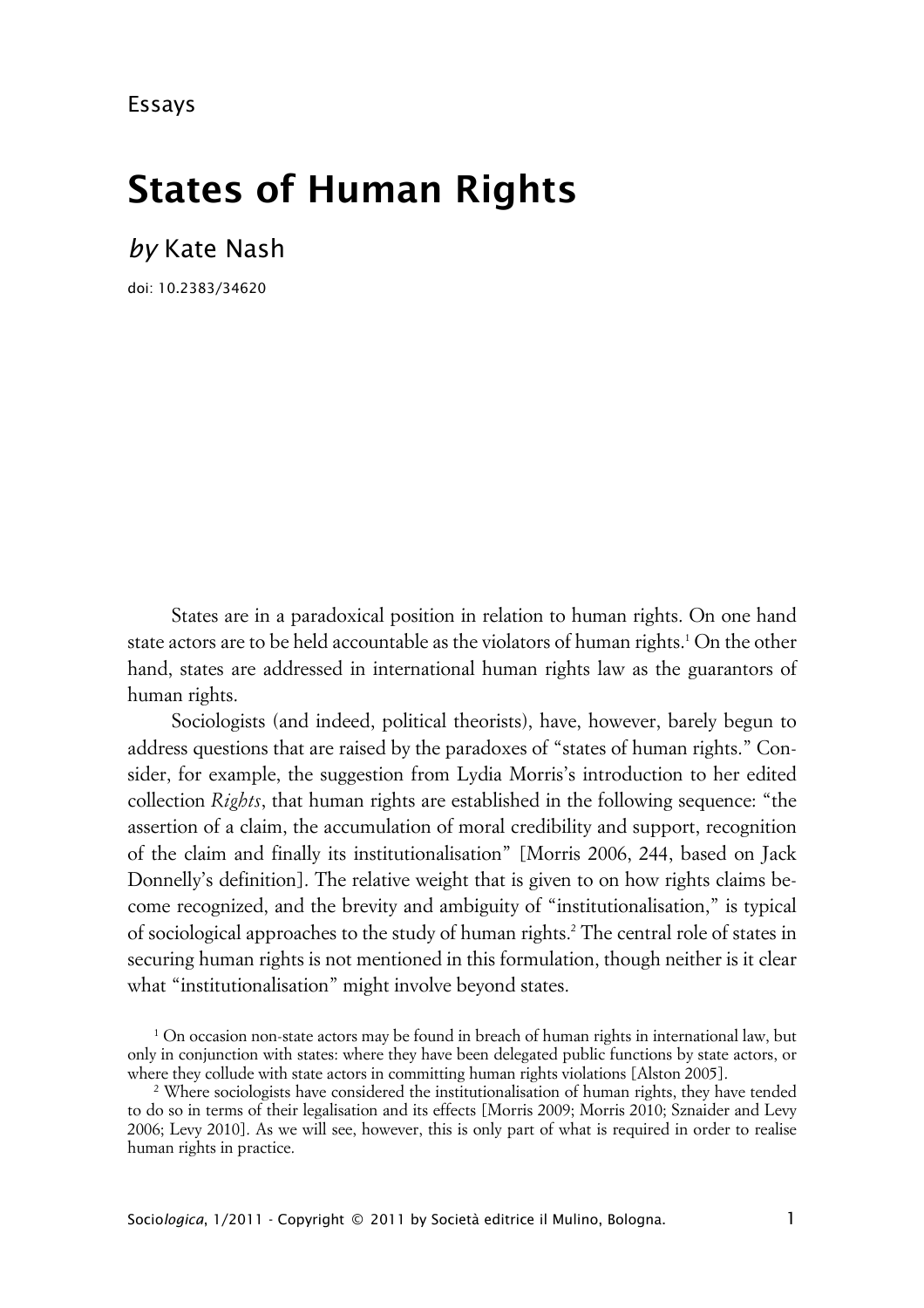Despite the growth in importance of non-state actors, the international human rights regime remains state-centric. It is only state actors that sign and ratify agreements, donate the resources to set up international courts and commissions, and – exceptionally, in very extreme cases – invite or allow external agencies to monitor, administer and enforce law within their territories. As Douzinas [2007, 244] has pointed out, the UN system of human rights is schizophrenic. Following World War Two it inaugurated the long process of developing human rights law to protect individuals within states at the same time as it encoded respect for the integrity of self-determining sovereign states. Despite the explosion of human rights conventions and treaties, and the increased involvement of non-state actors in the system since then, its schizophrenia remains. In the UN system the legalization of human rights (the codification of human rights demands into international and national law), their translation into administration (through courts and in government policy), and their effective enforcement are only legitimate where they are undertaken by sovereign, self-determining states. The difficulty here is elegantly obscured, not resolved, by treating states as if they were agents with a conscience. According to the preamble of the International Covenant on Civil and Political Rights, for example, states parties *consider* that "the inherent dignity and of the equal and inalienable rights of all members of the human family is the foundation of freedom, justice and peace in the world," *recognize* "that these rights derive from the inherent dignity of the human person," and *realise* that individuals "have duties to other individuals and to the community to which they belong."<sup>3</sup> This kind of formulation treats states (not individual state officials) as if they were persons, capable of choosing whether to violate or to respect human rights.

The paradox of states of human rights, that they are to ensure the human rights of individuals within their territories against their own violations, is built into and at the same time obscured in international human rights law. Sociologists have considered it in terms of the effects of the legalization of human rights on state sovereignty. However, there is a tendency amongst cosmopolitan theorists who work on human rights and sovereignty to be oriented as much by the will to clarify a normative framework for human rights as by critical sociological analysis of their actualities and possibilities. Cosmopolitan "progressivists" extrapolate from the fact of international human rights agreements, and the way they are increasingly adjudicated in international and national courts (especially in high-profile cases like Pinochet and ATCA), to argue that there is a tendency towards transcending nation-state sovereignty. In its strict sense "sovereignty" is simply the legal obligation of states not to interfere in the

<sup>&</sup>lt;sup>3</sup> See <u>www2.ohchr.org/english/law/ccpr.htm</u>.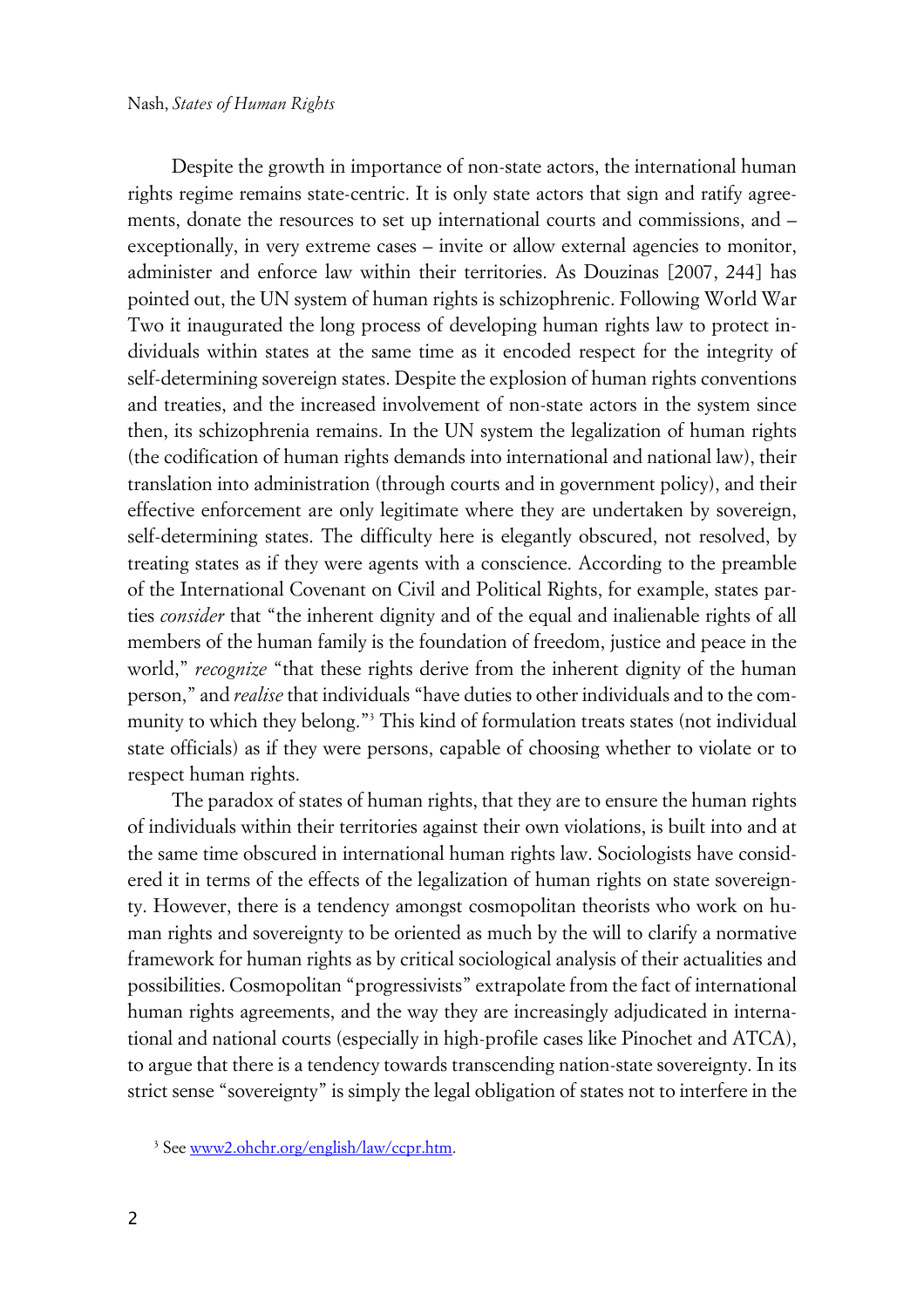affairs of other states. In what is sometimes referred to as the "Westphalian order," states agree on their independence from each other; each agrees to respect the other's sovereignty. It is in this respect that David Held and others argue that, as human rights are increasingly codified in law and monitored by the UN and NGOs, states are now "sharing sovereignty": they are increasingly accepting that their legitimacy no longer depends on the principle of non-interference, but on their practical adherence to the human rights norms to which they have bound themselves in international law [Held 1995; Held 2002; Sznaider and Levy 2006]. *De jure* sovereignty overlaps with *de facto* sovereignty, the legitimate exercise of authority to impose regulatory frameworks on a population within a state. What is neglected, however, in debates over the political contestation and redefinition of "sovereignty" and "legitimacy," is state *autonomy*: the actual capacities and inclinations of state officials to exercise effective authority, to make things happen in the name of the state *in the face of resistance from other actors*. It is only insofar as states are autonomous that state actors can comply with the international human rights agreements to which they have signed up (in the face of resistance from others who will be disadvantaged by this compliance). And it is also state autonomy that is at stake here when officials act *in defiance* of international human rights norms; in this case, autonomy from other states.<sup>4</sup>

Another way of putting this is to say that the "progressivist" view of the transformation of sovereignty through international human rights law tends to conflate *changes in the law* with *changes in state structures*; to confuse changes in the scope of "sovereignty," with changes in the scope of "autonomy." More sceptical sociologists have taken an interest in whether and how human rights law is actually made effective once it is in place. Most notably, Hafner-Burton and Tsuitsui have used statistical methods to ask what effect the increasing convergence on human rights norms represented by states signing and ratifying international human rights agreements has on violations. According to their analysis, although state officials often intend only lip service to human rights ideals, "global civil society," by which they mean NGOs, then use these legal documents as a basis for calling them to account, with important effects for human rights. In the case of the most repressive states, however (where torture,

<sup>4</sup> A partial exception in this respect is Sassen's *Territory, Authority, Rights.* However, her principal concern is with changes in political economy and the Keynsian state, of which she sees denationalizing citizenship as a feature, not with state transformation in relation to the extension of human rights as such. Moreover, her approach is also limited in that her methodology involves focussing on one critical state in each historical period of transition (the Capetian state in the Middle Ages, the British industrial state in the Nineteenth century, and the US state from the 1980s), which she takes as "emblematic" of key changes that then spread to the rest of the world once a certain "tipping point" is reached. Focussed on Western states, her methodology begs the question: are states all over the world going through the same processes of structural change?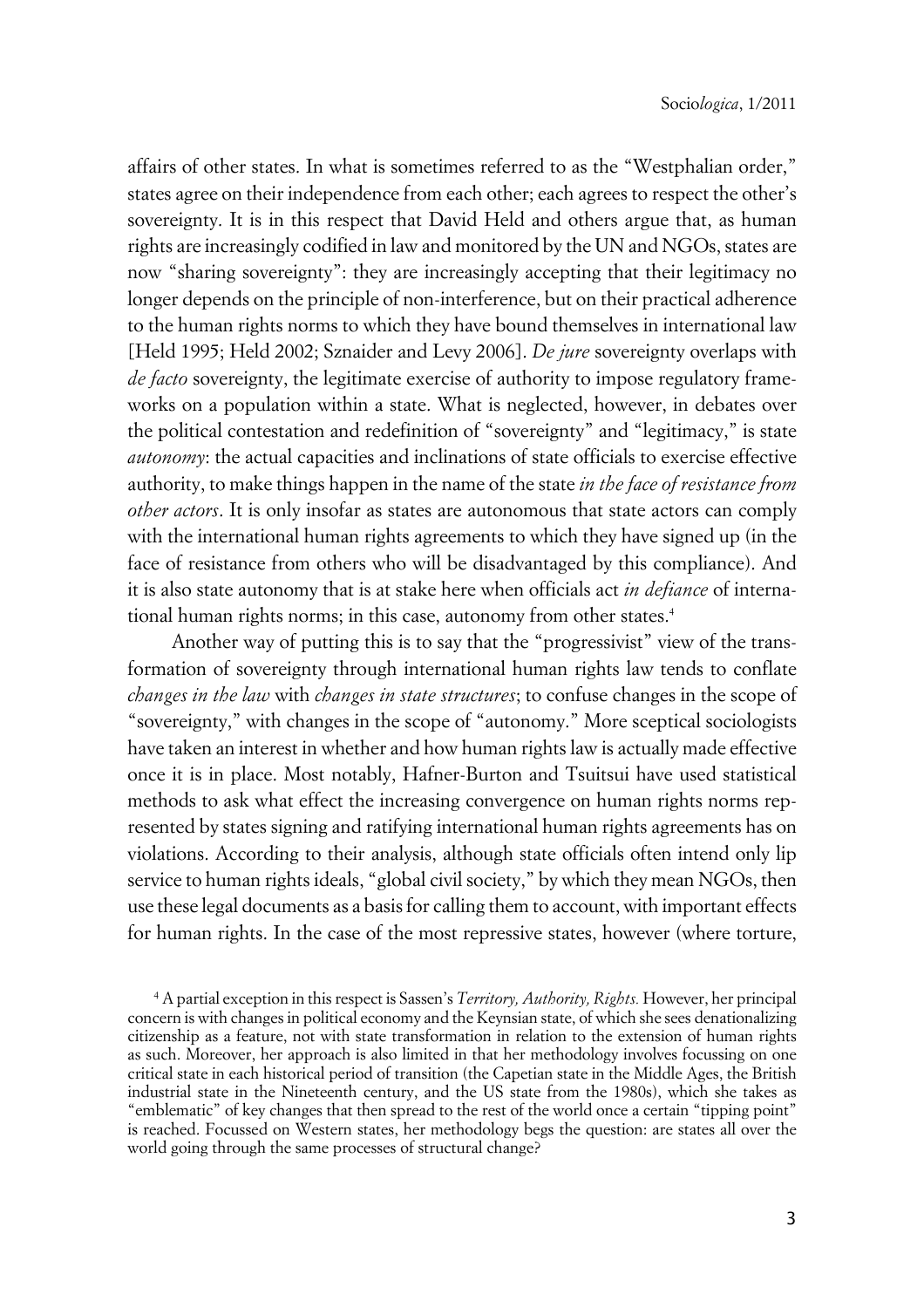imprisonment for political offences, disappearances and murder are common), they found that states ratifying treaties made little difference to actual abuses, even after a decade [Hafner-Burton and Tsuitsui 2005; Hafner-Burton and Tsuitsui 2007].<sup>5</sup>

How should we understand what is going on here? Why is the effectiveness of international human rights law so limited in repressive states? The purpose of this paper is to open up these questions by shifting focus from the activities of human rights activists and their attempts to legitimate their rights-claims in order to make law or to make law count, to look at the structures with which they must engage in trying to realise human rights in practice. How are states structured in ways that facilitate or impede the realisation of human rights? What are activists up against in trying to transform states that are violators of human rights into states that guarantee human rights?

#### **Social Structures of Stateness**

It is notoriously difficult to address questions of "stateness" without reifying "*the state*" as if it were a thing or even a person. "The state" is not a "thing," unified and complete, but nor is it an illusion, a social construct that traps us into thinking "it" exists [see Abrams 2006]. States differ, they are plural and fluid, but they all involve the structuration of violence. Force is concentrated, organised and exercised through state structures. Whilst state violence is obviously key to gross violations of human rights, the threat, and sometimes the exercise of violence, is also crucial to enforcing the rule of law and the administration of resources for rights-claimants that is required by international human rights law. State violence is something like a hinge: it opens onto either the violation of rights, or to their guarantee.

But what are states? A useful way of approaching this question is to think of structures and organisations as having degrees of "stateness" relative to an ideal-type that identifies, amplifies, and inevitably simplifies, features of the world. Charles Tilly's definition is often cited as covering much of what we intuitively understand as relevant and specific about states. According to Tilly the state is:

An organization which controls the population occupying a definite territory is a state insofar as 1) it is differentiated from other organizations operating in the same territory; 2) it is autonomous; 3) it is centralized; and 4) its divisions are formally coordinated with one another [Tilly, quoted in Poggi 1990, 19].

 $^5$  In fact, their argument here is another example of the neglect of states in the sociology of human rights: pressure from powerful states is surely just as important as the actions of NGO networks in bringing state actors to account for human rights abuses – as Risse *et al.* outline in their "boomerang model" [Risse *et al.* 1999]. They do not include states within their concept of "global civil society," however, and it is far from obvious how states can be included in any concept of "civil society."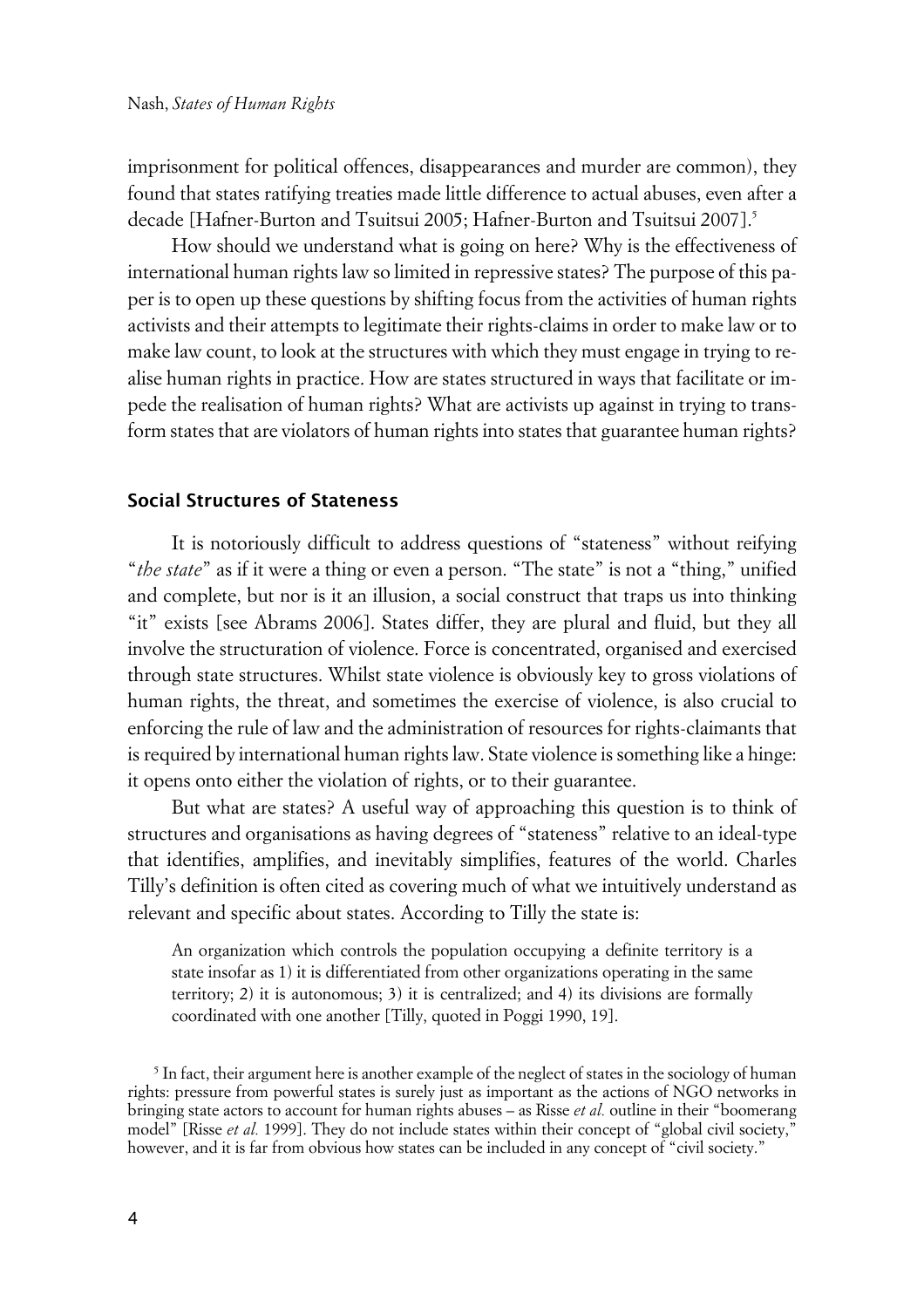Tilly's ideal-type is deliberately low-key and open-ended. He does not, for example, adopt the classic Weberian definition of the state as "a human community that (successfully) claims the monopoly of legitimate violence within a given territory" [Gerth and Mills 1946, 78]. This definition begs too many (rather abstract) questions, especially given that it has so rarely been achieved if we take a long historical view, as Tilly [1985] does, even in Western Europe.

Though open-ended, as an ideal type Tilly's definition must be treated with caution. Ideal types are supposed to be sensitising, enabling tentative generalisation across empirical studies. They should not be treated as established and exhaustive truth, and nor should they be used too rigidly. Three features of this ideal-type should be treated with caution. Firstly, as it was developed out of historical analysis of the formation of Western European states, although Tilly's ideal-type is schematic enough to capture what "stateness" involves as such, it will certainly vary empirically according to different histories of state formation. Secondly, ideal-types are static: developed to capture "the essence" of a social phenomenon, they need to be supplemented to enable us to understand change. Finally, Tilly's ideal-type is only concerned with "stateness" in the domestic arena, with state functions internal to territories. But (some) states have also been, and continue to be, very effective on the conditions in which human rights are violated or secured within other states. It is therefore necessary to situate states geo-politically in relation to each other.

In addition to a workable ideal-type of stateness as such, then, we need conceptual tools to understand the contingency and specificity of any particular example of "the state." States are in control of populations within their territories only to a relative degree that varies in different cases and at different times. They are invariably centralised in capital cities, and they are differentiated from other organizations – in rituals and ceremonies, through special tasks and types of activity, and especially by demarcating space. (We have only to think of the appearance and atmosphere of a courtroom, for example, or what is involved in entering a government building.) However, states are never unified, nor "complete." Except perhaps in conditions of extreme authoritarianism there is invariably political conflict within the state, sometimes following party political lines, and sometimes linked to movements or to ethnic, religious or interest groups in civil society. State officials use their influence to guide law and policy-making, and to block the projects of their opponents. Ultimately these are political struggles over the form of the state itself.

Marxists and neo-Marxists have long debated the ongoing politics of state formation in trying to understand how states can be relatively autonomous from the interests of economic elites and nevertheless operate consistently to promote capitalism and to safeguard gross inequalities of wealth and influence. There is no need to go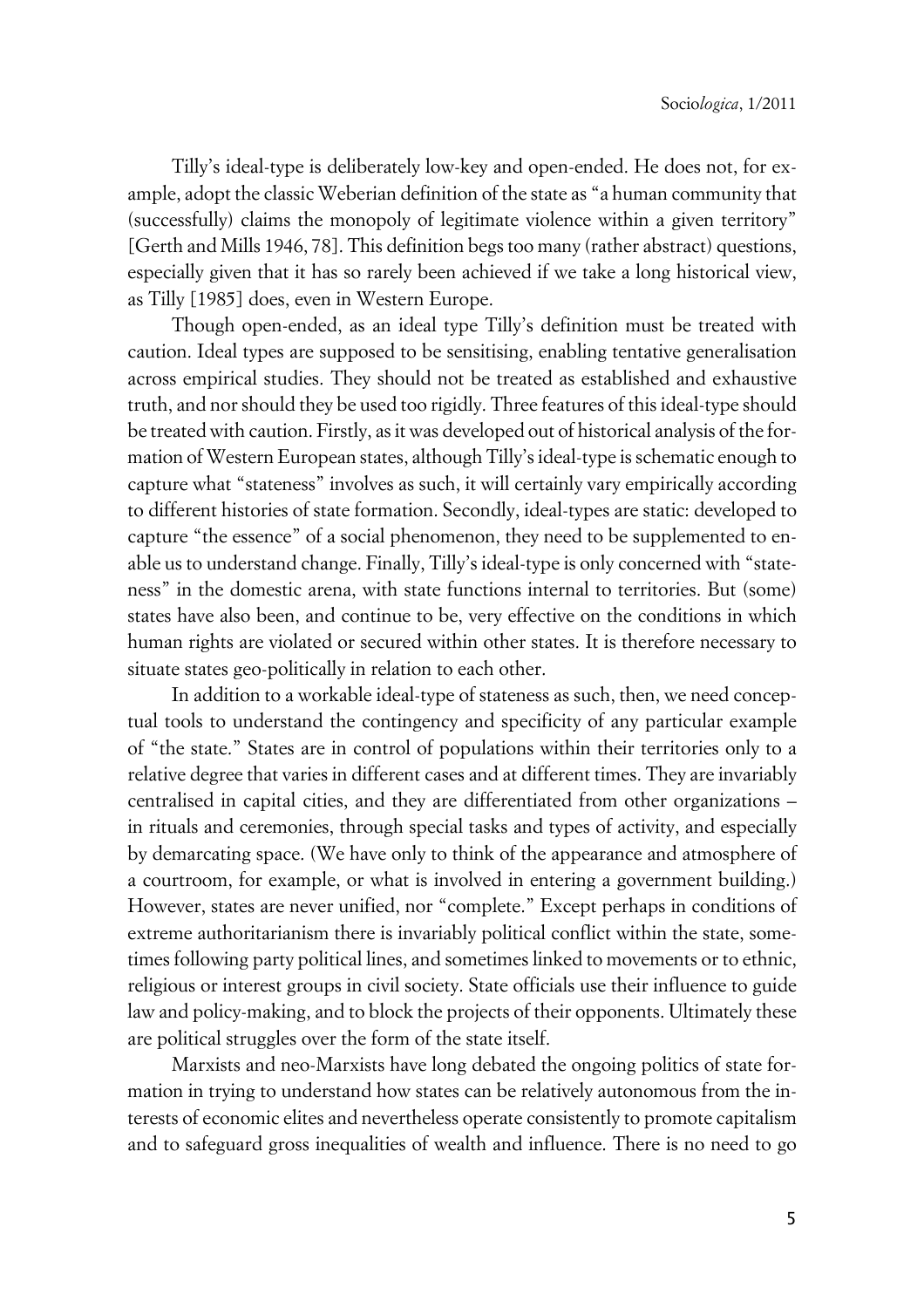into these complex and often rather obscure debates here [see Jessop 1982; Jessop 1990]. We may, however, borrow some of their conclusions and adapt some of their concepts for the study of states in relation to human rights.

According to neo-Marxists states are, firstly, only ever *relatively* autonomous from the social relations in which they are embedded. "Actually existing" states are the sedimented structures of previous political struggles. As such they are historically structured in ways that privilege the strategies of certain individuals and groups to pursue their perceived interests and concerns. This aspect of states is sometimes called "path-dependence." The success of these strategies depends on the possibility of strategic links between state officials and social actors outside the state, which in turn depends on how states are embedded in broader social relations. Above all, states ultimately depend on resources, especially economic resources, which are produced elsewhere [Jessop 2008, 6]. Another way of putting this is to say that states are never entirely separate from the exercise of power by ruling elites, which must sometimes accommodate other organized political actors. States are emergent, imperfectly and contingently institutionalized structures that facilitate the political projects of some over the interests or inclinations of others. Whilst formally distinct from other forms of organization, and in practice relatively autonomous, state structures can not be analysed as if they exist in isolation from political struggles over their form and capacities, while these struggles are themselves linked to unequal and exploitative social relations.

Finally, it is important to note that sovereign states have long been inter-related. There is a growing density of interconnections between states that is resulting a global bureaucracy of human rights around international human rights agreements [Slaughter 2004]. But harmonizing regulation and law at the international level by no means replaces geopolitical considerations that are far from new. The legacy of imperialism is evident in the highly unequal terms of global governance through which human rights norms are administered. At the same time, strategic decisions concerning resources and state security on the part of the officials of wealthy and powerful states continue to affect the conditions in which human rights are routinely violated around the world.

In terms, then, of the historically conditioned structures of "actually existing" states, the social relationships in which they are embedded, the economic resources to which they have access, and the administration of human rights norms in global governance, officials acting in the name of the state secure the conditions of their own positions in particular forms that result in quite different state formations. These differences in elite strategies and state formations are crucial to how human rights activists must orient themselves in order to realise human rights in practice.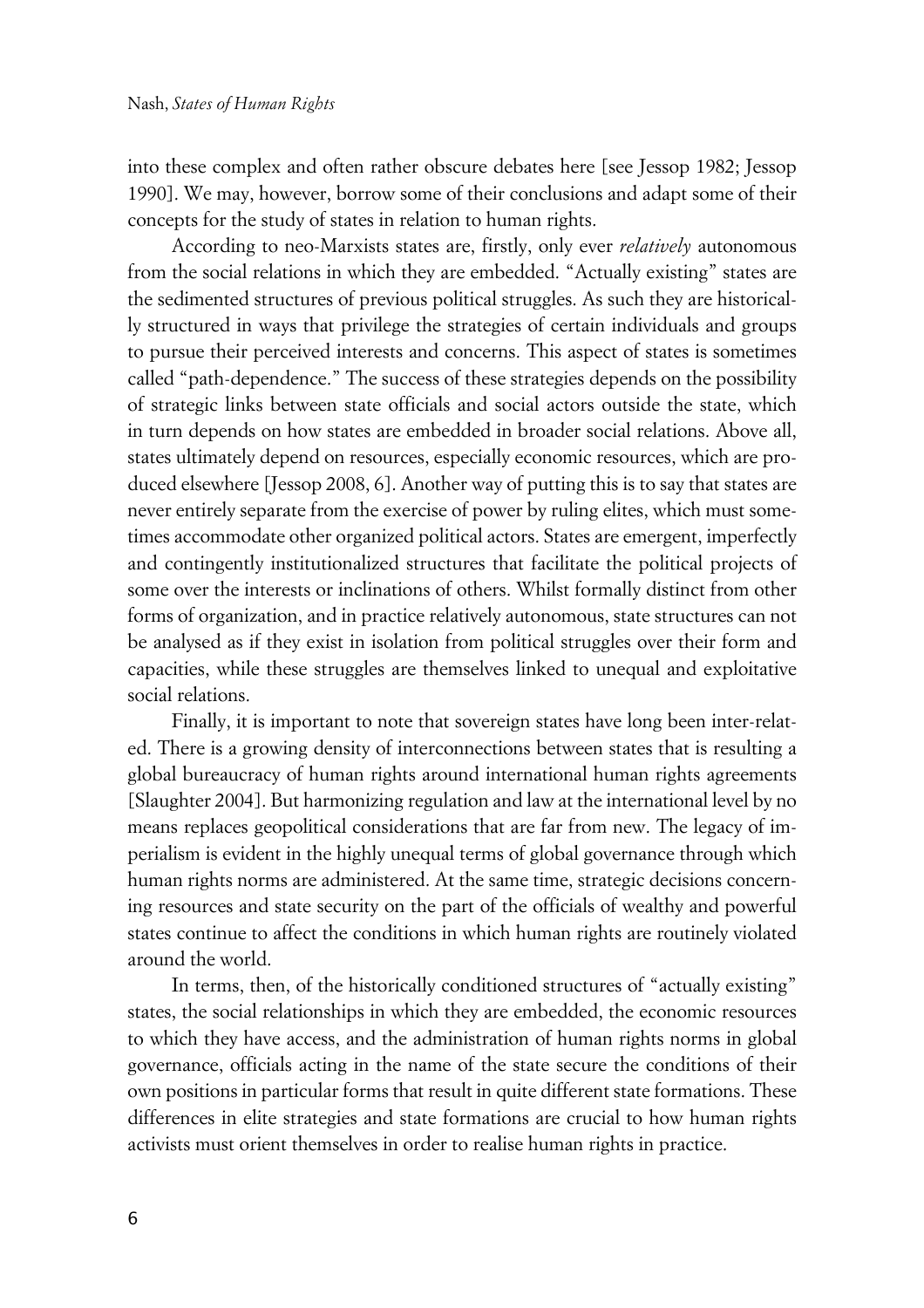#### **xDifferent Forms of Stateness in Relation to Human Rights**

In the brief sketches that follow I emphasise differences between different kinds and degrees of "stateness." The typology is not intended to be in any way exhaustive, and "actually existing" states may fall into more than one category. The sketches are intended only to open up questions for sociological analysis concerning the institutionalisation of human rights. What are human rights activists up against in trying to turn states from violators to guarantors? What is the role of international human rights law in state transformation? And, most importantly, how can we understand how processes of transformation differ in different states?

#### x*The Juridical State and Legal Reform*

The ideal state of human rights thinking is the constitutional or juridical state, well-known to sociologists in Weberian terms as based on rational-legal legitimacy, constrained by law, and administered procedurally and bureaucratically. The most important point about juridical states is that they are constrained and regulated by law, which performs two, somewhat contradictory, functions in addition to its usual functions of allocating goods and settling disputes. On the one hand it organises and limits political power itself, specifying the entitlements and obligations of state actors. In this respect the way in which constitutions are practiced determine the "checks and balances" of state power, and limit its reach in relation to the everyday life of its citizens. On the other hand, state policy is increasingly itself codified in terms of legal directives. As Poggi puts it, rather poetically, 'the state "speaks the law" in its functioning':

It is by means of law that the state articulates its own organisation into organs, agencies, authorities; confers upon each different competences, facilities, faculties; establishes controls over the resultant activities; attributes to individuals the capacities, entitlements and obligations of citizenship; extracts from economic processes the resources with which to finance its own activities, and so on [Poggi 1990, 29].

In addition to extending the functions of law, juridical states are also marked by the growth, in absolute terms and relative to other state functions, of bureaucracy. The constitutional state involves the depersonalisation of power. Even if they are not eliminated completely in practice, any actions based on personal interest, sentiment, or belief, become effectively corrupt when they are carried out by officials who occupy official positions in state structures. State officials are expected to deal with the information and resources for which they are responsible only according to the instructions of their superiors in the bureaucratic hierarchy, and to use their skills and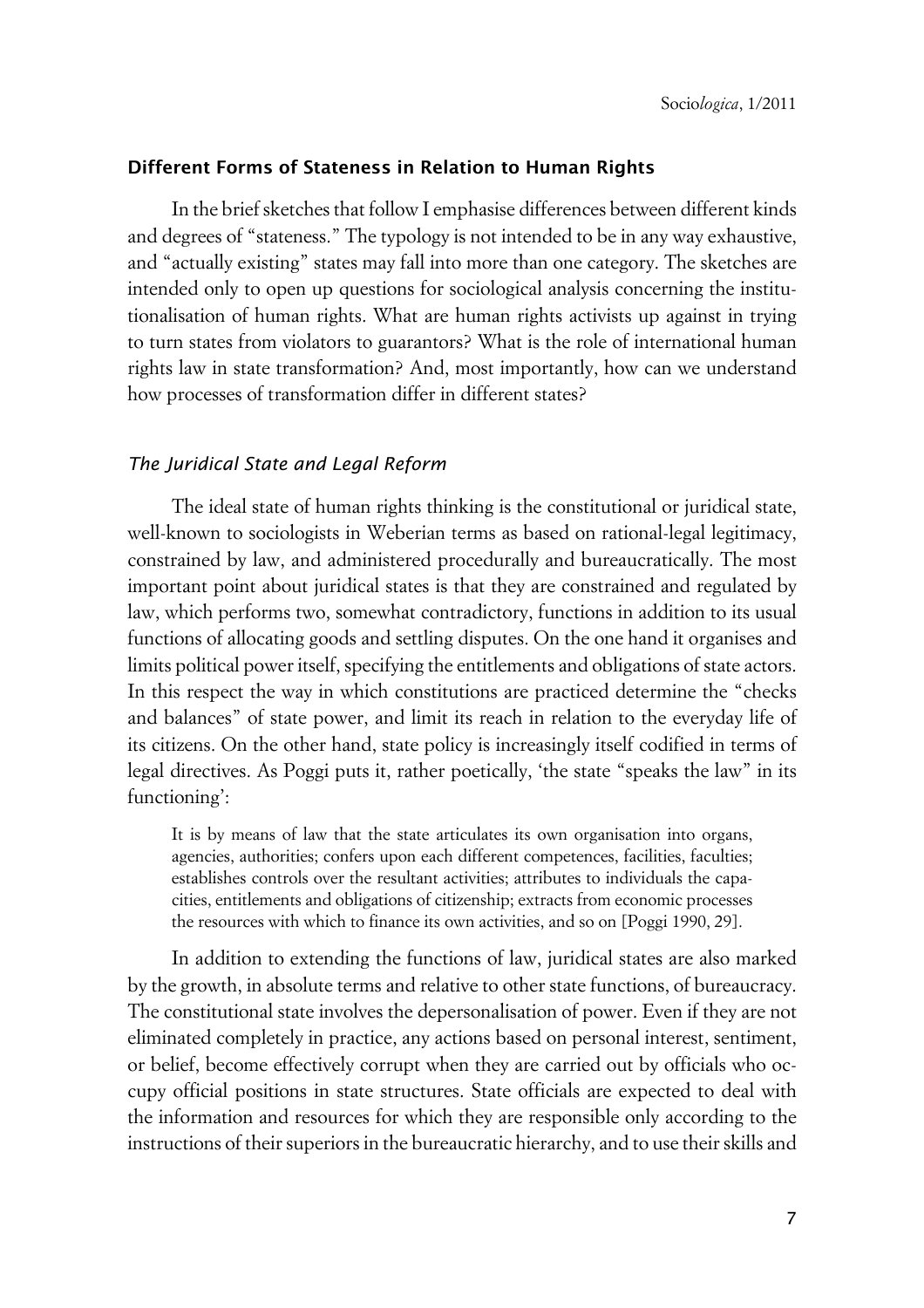knowledge only in the public interest, by fulfilling the criteria of their appointments strictly according to the letter [Poggi 1990, 30-32; Bourdieu 1994]. The relationship between bureaucracy and the resources on which juridical states are based is circular: taxes are set, collected, and administered bureaucratically, and the regularity, routine, and relatively non-political means by which they are collected and administered is necessary for bureaucracies to function as such.

In terms of the reform of the state to comply with international human rights, remaking legal code is the most important consideration. It is far from completely effective. Legal reform can be difficult, even impossible (the US is notoriously reluctant to incorporate international conventions and treaties into its domestic law [see Somers and Roberts 2008], there are legal loopholes concerning security that are sanctioned by international law (as for example in allowing states to derogate from key articles of the European Convention on the basis of a "state of emergency" defined by the executive), and administrative criteria distinguishing citizens and non-citizens that closely follow popular constructions work against international human rights norms [Nash 2009a; Nash 2009b]. Nevertheless, where human rights are made into law, the activities of professional, well-funded advocacy organisations working through the rational-legal procedures of the juridical state make it very difficult for governments and the judiciary to avoid complying with international norms. Externally on the other hand, international human rights law has proved much less effective in transforming Northwestern states into guarantors rather than violators of human rights.

The juridical state is structured to observe human rights internally once they become law by the path dependence of rational-legal procedures, and because there are extensive social networks – especially of what are sometimes called "cause lawyers" – employed in NGOs and across the branches of the state who have a professional interest in putting pressure on state officials to keep them on the straight and narrow [Schneider 1994]. The way in which human rights norms become effective as law is best exemplified in the European system, where the growth of the human rights field has led to extensive rights for citizens, and to some extent also for non-citizens, within Europe [Madsen 2004; Soysal 1994]. In member states of the Council of Europe, and increasingly through the legal system of the EU, residents in Europe can claim rights. The legal route to rights is long, expensive and difficult. It is also often highly politicised, with state actors resisting or deforming European human rights norms in the name of sovereignty as well as security (the UK opting out of the social rights of the Lisbon Treaty for example). Nevertheless, in European states, the dominant social relationships and the networks in which states are embedded help to realise human rights through legal procedures. Legal reform also makes sense for citizens and non-citizens within Northwestern states outside Europe. In the US there is cur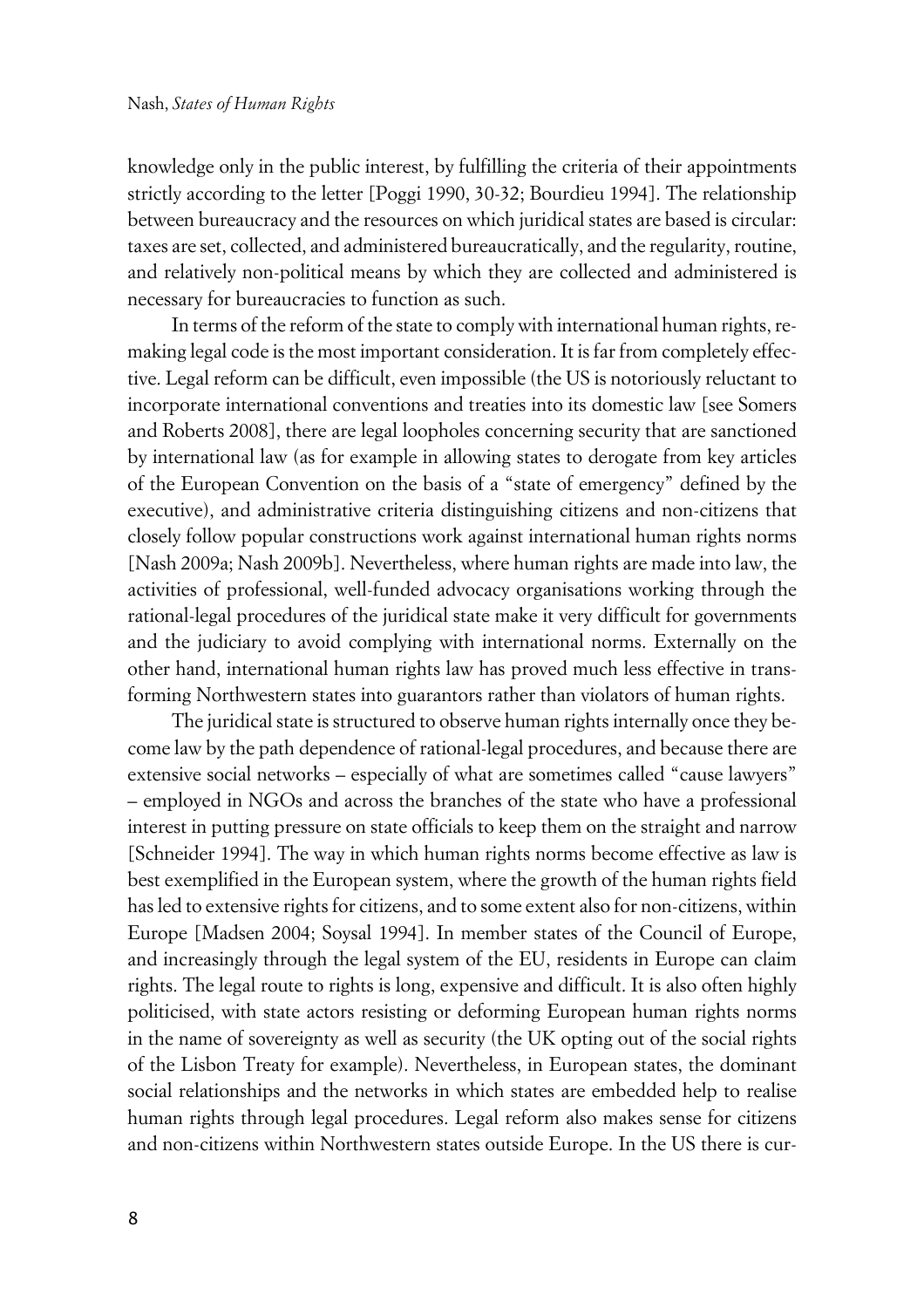rently a movement, the Poor People's Economic Human Rights Campaign, for the state to ratify the International Convention on Economic, Social and Cultural Rights [Somers 2008]. If it succeeds (which seems highly unlikely), poor people will gain legal leverage in the US courts to claim basic welfare rights.

The legal route to institutionalising human rights is much less obvious, on the other hand, where states are involved in human rights abuses in other countries and despite the wide-ranging international law of human rights that covers extra-territorial action. In large part this is due to the way wealthy and influential states in IGOs co-operate with rather than condemn actions taken on the basis of *raisons d'etat* concerning security and access to resources. We might consider in this respect the lack of sanctions against the UN and its NATO allies in the aggressive and illegal wars in Afghanistan and Iraq. Indeed, the military intervention in Kosovo, which was also illegal (if more solidly based on humanitarian principles), was retrospectively legalised (insofar as that is possible in any legal system) by a UN resolution authorising an international civil and military presence there. In part, however, it is also due to the emphasis on formal sovereignty in human rights systems, including that of the Council of Europe. In such cases, violations are committed as a part of foreign policy, which is the prerogative of the executive, and notoriously difficult to subject to law, even by the other branches of the state, the legislature and the judiciary. Consider, for example, the response to the role of European states in co-operating with the CIA to kidnap terrorist suspects (extraordinary rendition) to take them to be interrogated (and tortured). Although these actions have been investigated and condemned by the Council of Europe and the European Parliament, they did no more than require states to investigate the allegations, and the only country in which legal proceedings have followed is Italy [Committee on Legal Affairs and Human Rights of the Council of Europe 2006]. In fact, in most types of human rights abuses in which powerful and wealthy states are involved outside their own territories, there is no relevant law. Except in the rare cases in which the UN decides that economic sanctions should be brought against a country, material (aid, the sale of arms, supporting business contracts to extract valuable minerals or build infrastructure) and ideological (including preventing the UN bringing sanctions) support that props up violent dictators is not illegal unless it can be shown that such actions knowingly contributed to human rights abuses. Even when actions do seem to be clearly in breach of international human rights law, as in the case of US drone attacks currently going on in Pakistan that target Al-Qaeda and Taliban leaders and also kill civilians (though US authorities maintain that Pakistan has sanctioned them), there is no possible enforcement against such violations [see Times online 2009]. There is no possibility of "hard" enforcement of human rights – the use of economic sanctions or military force – against the US on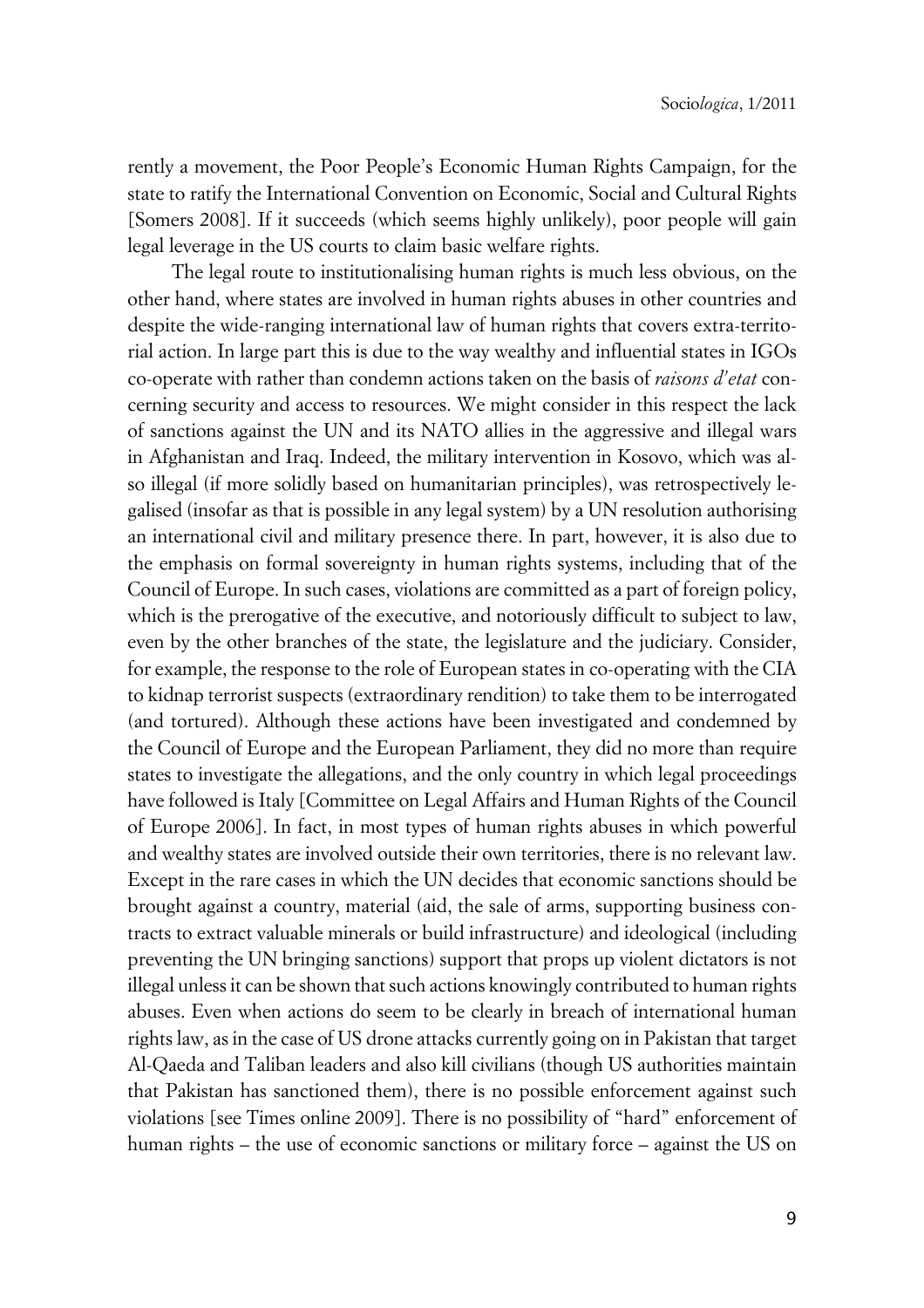the part of international agencies. And even the "soft" enforcement of public outrage and shaming of those involved is likely to be extremely contentious, with the views of those who believe in global human rights "balanced" by the opinion of "realists" that officials are right to act in what they perceive to be the best interests of citizens of their own state.

#### x*Postcolonial States and Cellular Societies*

Far more than the reform of legal code and its activation by lawyers and activists is needed to institutionalise human rights in postcolonial states. As "imported states," grafted onto existing arrangements within colonised territories, and without the long historical struggles to develop either the intensity or the uniformity of rule associated with the constitutional state in the Northwest, postcolonial states have particular difficulties with autonomy from the social relationships in which they are embedded. Postcolonial states were imported into what Partha Chatterjee [2004] calls "cellular societies": extended networks of reciprocal obligations based on "moral communities" of kinship, caste, or religion. In "cellular societies," to varying degrees, it is expected that the resources to which state officials have access are to be shared with those who have claims on them as part of the extended network to which they belong. "Micro-strategies" necessary for survival as well as for enriching oneself are built into the very structures of the "imported" state [Badie 2000; Hansen and Sepputat 2005; Midgal 1988].

India has a well-established history of legal rights that closely resemble those of the United Nations Declaration of Human Rights, and that are much more extensive than legal entitlements in European and North American states. Basic civil rights to freedom of the person and to collective association are supplemented in the Indian constitution by extensive rights to non-discrimination and to substantive social welfare. Furthermore, in recent decades the Supreme Court – which has been described as the most powerful court in the world in its range of powers – has acted independently of the other branches of government to extend and deepen those rights, especially with regard to social and economic necessities, such as the "Right to Food" [Gautri and Brinks 2008]. At the same time, extensive rights are accompanied by routine and exceptional violence (sanctioned by security laws) on the part of police and military across India, especially at the local level and in the "disturbed areas" of the North. It is in this context that Upendra Baxi [1998, 336] describes the Indian state as exhibiting "a variety of mulitiplicities."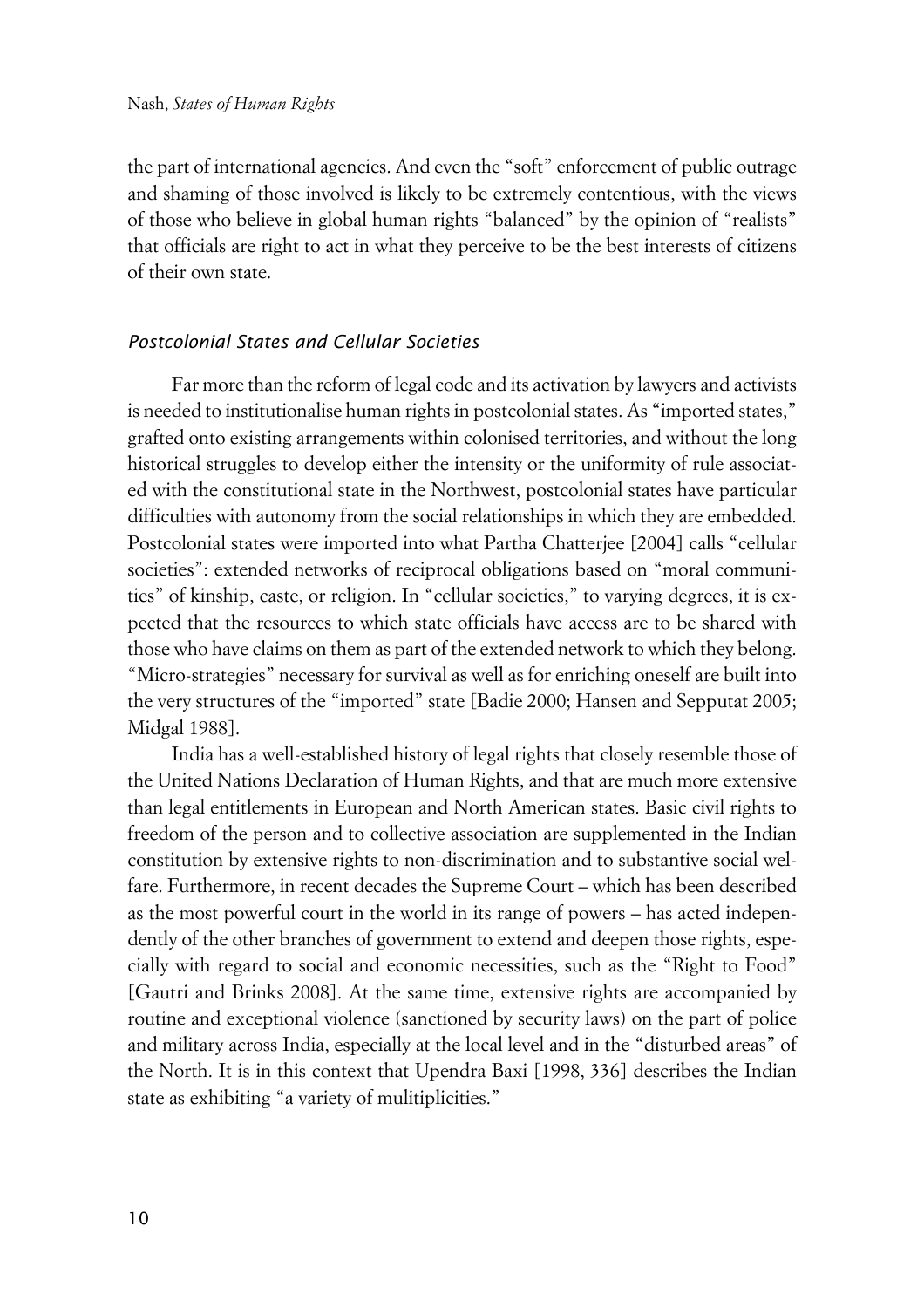Why is the rule of law so difficult to achieve in postcolonial states, even those like India that have well-established laws and that are successfully democratic? Partha Chatterjee suggests that postcolonial states can not be made acceptable to the majority of their citizens in terms of rational-legal legitimacy. Such states do not have the capacities to control populations and administer law bureaucratically. He suggests that for most people in the world it is everyday transactions over the *actual* distribution of goods that legitimate states. Even when extensive and detailed law on human rights is codified in postcolonial states, strict adherence to the rule of law is far from the most pressing issue for the majority of those affected by it. Indeed, Chatterjee argues that in "political society," as distinct from the civil society of the wealthy, the poorest people are gaining *de facto* rights, not as individuals through impartial procedures of law and bureaucracy but using "fixers," well-connected, influential people linked to political parties who co-ordinate with state officials, using the democratic power of numbers and political mobilisation in the name of "moral community." In such cases, a strict line between legality and illegality would work to the detriment of those most vulnerable to violence and exploitation, as in the case that Chatterjee expounds in some detail, where illegal squatters have managed to get substantive advantages through "fixers." They would not necessarily benefit from regularization of their situation, so that the mutual distance between the majority of citizens and local state officials works to the advantage of both sides [Chatterjee 2004; see also Corbridge *et al.* 2005; Fuller and Harriss 2001].

This is very clear in the case of the Right to Food in India. Despite the detailed provisions of the Supreme Court, families find it extremely difficult to get their allocated rations as grain is diverted to local markets from the Public Distribution System. In such cases what is needed is not legal reform, but reform of the state, especially at the local level. Grassroots movements, led by NGOs like MKSS in Rajasthan, which work with the Commissioners for the Supreme Court on the Right to Food, are trying to make human rights real for claimants in innovative ways (carrying out "social audits," surveys of villages and poor urban areas to ensure that people know what they are due, holding people's courts to make local officials accountable for their administration and distribution of government food reserves, large-scale marches and demonstrations) [Goetz and Jenkins 1999; Dreze 2008]. They face violence, lies, and bureaucratic foot-dragging at every turn in ways that seem rather to reproduce the cellular society rather than to restructure the local state.

The entrenchment of "cellular society," and the legitimation of the illegal means by which people try to get what they need in political society makes claiming legal rights extraordinarily difficult in the postcolonial state. Creating accountability and functioning rational-legal bureaucracies is not simply a matter of putting pressure on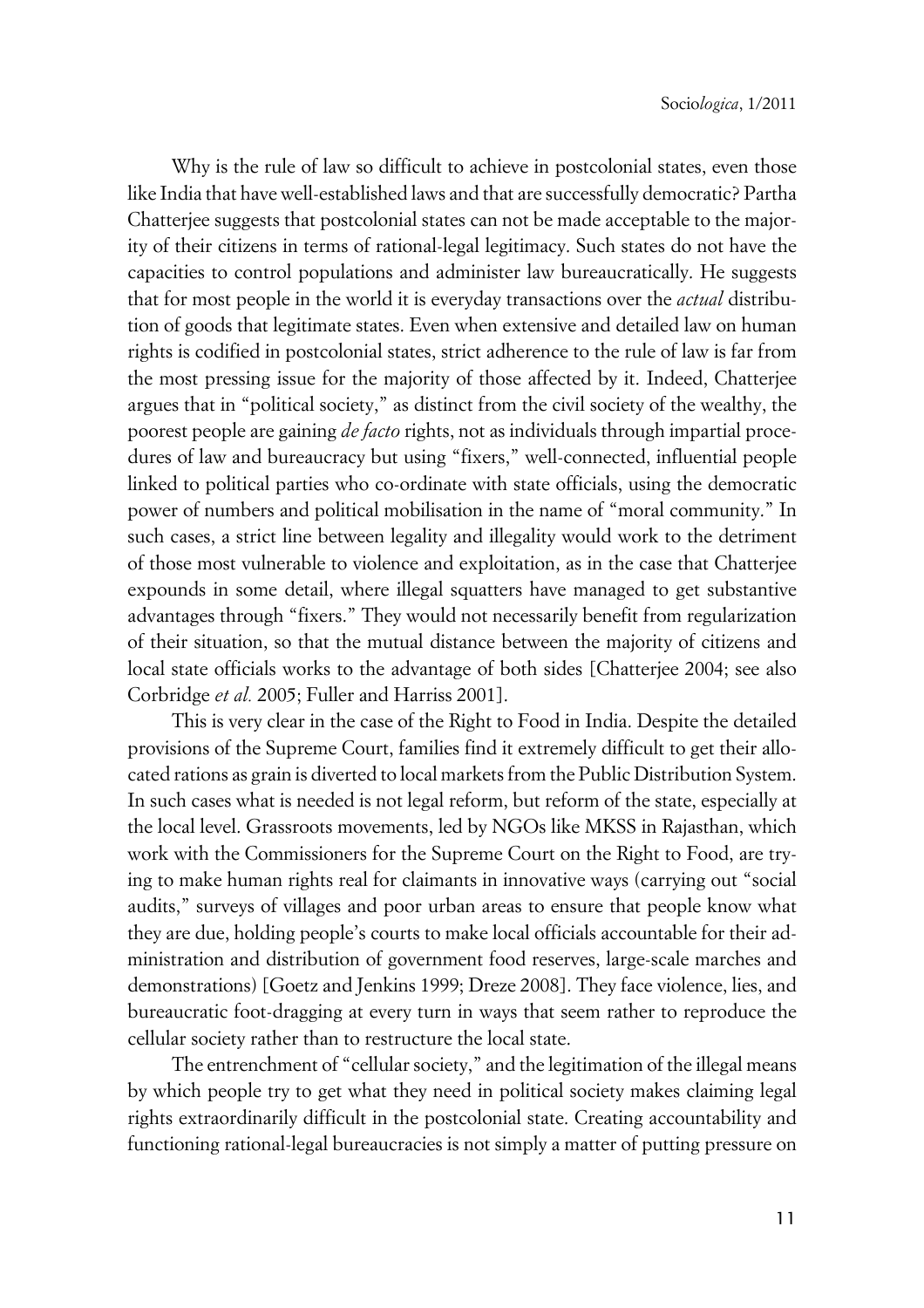state officials to observe the law that is already in place. Making legal rights count goes against the grain of the "micro-strategies" that structure the postcolonial state in fundamental ways and that continue to make sense and to benefit many of those involved. If institutionalising human rights in such contexts means restructuring the state, clearly this must involve a very long and complicated set of tasks, with no guarantees as to their success.

#### x*Predatory States and Extraversion*

The social relationships through which states access economic resources also make for differences in possibilities of human rights reform. Predatory states are the product of elite strategies which have historically relied on what Jean-Francois Bayart [2009] calls "extraversion," profiting from dependence on external sources of wealth in order to secure one's own political position. Bayart sees "extraversion" as historically continuous, as "normal politics," in sub-Saharan Africa. Betrand Badie [2000], on the other hand, links it to decolonialisation, arguing that as colonial powers withdrew, leaving behind fragile states that lacked the capacity or the means to raise taxes from largely agricultural societies, ruling elites turned to international aid and business contacts to strengthen their political position. Imported states relied less on an established tax base, generating wealth within their territories, than on the wealth they could attract from international agencies, other states, and sometimes investment in large scale projects. In any case, it is widely agreed that the strategy of "extraversion" has resulted in the formation of "predatory states," especially throughout sub-Saharan Africa [Castells 2000; Mbembe 2001].

What characterises predatory states is not just that they involve looting and violence by militarized ruling elites. It is that elite rule can *only* be exercised by looting and violence. Ruling elites must control access to wealth in order to pay their political and military allies and they must use violence to prevent rival "warlords" from seizing the state. In such cases elites use "sovereignty," international recognition of the official government of an independent state, to use aid and to establish business contracts for their own purposes. They present what Bayart calls a "virtual state" to the world, with procedures for ensuring governmental accountability, good business practice, and even democratic participation apparently established, in order to make use of the prerogatives of state sovereignty, whilst the "real state" is at work behind the scenes to maintain the wealth of the ruling elite [Bayart 2009; Reno 2004].

What are the possibilities for institutionalising human rights in such states? Clearly to begin to ensure human rights where the very form of the state involves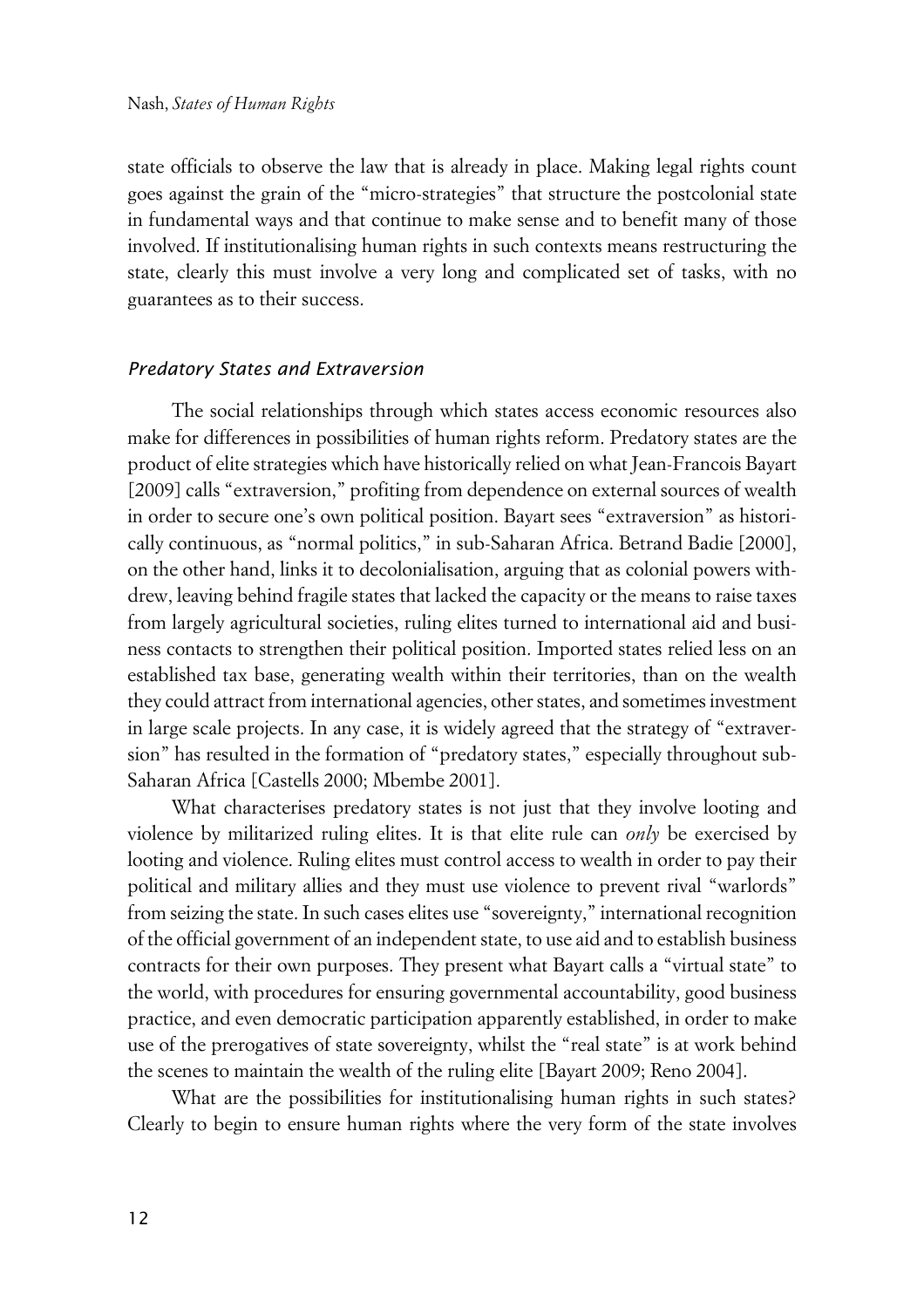people being systematically deprived of their homes, livelihoods, and frequently their lives, more is required than legal reform, or even restructuring the state to ensure that formal legal entitlements are upheld. One response on the part of international agencies is to *supplement* fragile states, to strengthen them in delivering the basic rights for which they are responsible. In predatory states ruling elites concentrate their efforts on particular regions within their territories, effectively leaving much of the country stateless. They maintain control over the offices of state in the capital, in order to be officially recognised by international agencies. They also try to retain control over the regions where valuable resources (precious minerals or valuable crops) are to be found. In addition, they create ethnic conflict in order to divide and rule, unleashing militias and rebel forces and further undermining possibilities of maintaining state control outside the areas in which they have an interest. Supplementing a predatory state effectively amounts to replacing it over large parts of its territory. Bearing in mind UN commitments to state sovereignty, this is certainly not the language that is used by international agencies. Nevertheless, in terms of sociological analysis of actual practice, predatory states are effectively replaced when UN forces and humanitarian NGOs take over the basic services that are not being met through the still nominally sovereign state.

We can see this very clearly in the case of the Democratic Republic of Congo as it emerges from a war that is estimated to have resulted in the deaths of 5 million civilians. In the first place, the state is supplemented in its function of providing security. In the DRC UN peacekeeping forces are currently deployed to protect the human rights of civilians (especially women, children, and "vulnerable people") in the Eastern area (of a country which is in total the size of Western Europe). They are mandated to "use all means necessary" to demobilise and disarm rebel forces and militias, some of which originated in neighbouring states (especially from Rwanda, Uganda and Burundi) and over which no government now has control. They are also there to curb the excesses of the Congolese Army itself, which has been accused of looting and rape.<sup>6</sup> Secondly, as the predatory state leaves most of the country without infrastructure to deliver basic services to the people, where they are able to operate in relative safety, NGOs provide food and shelter to some of the millions of people who have had to flee their homes as a result of the conflict, and attempt to establish facilities for basic education and health-care. In effect NGOs try to replace the state to ensure that minimal human rights obligations are met, and that people are not starving and homeless. Thirdly, the International Criminal Court is proceeding

<sup>&</sup>lt;sup>6</sup> See <u>www.un.org/en/peacekeeping/missions/monusco/mandate.shtml,</u> Accessed November 23, 2010.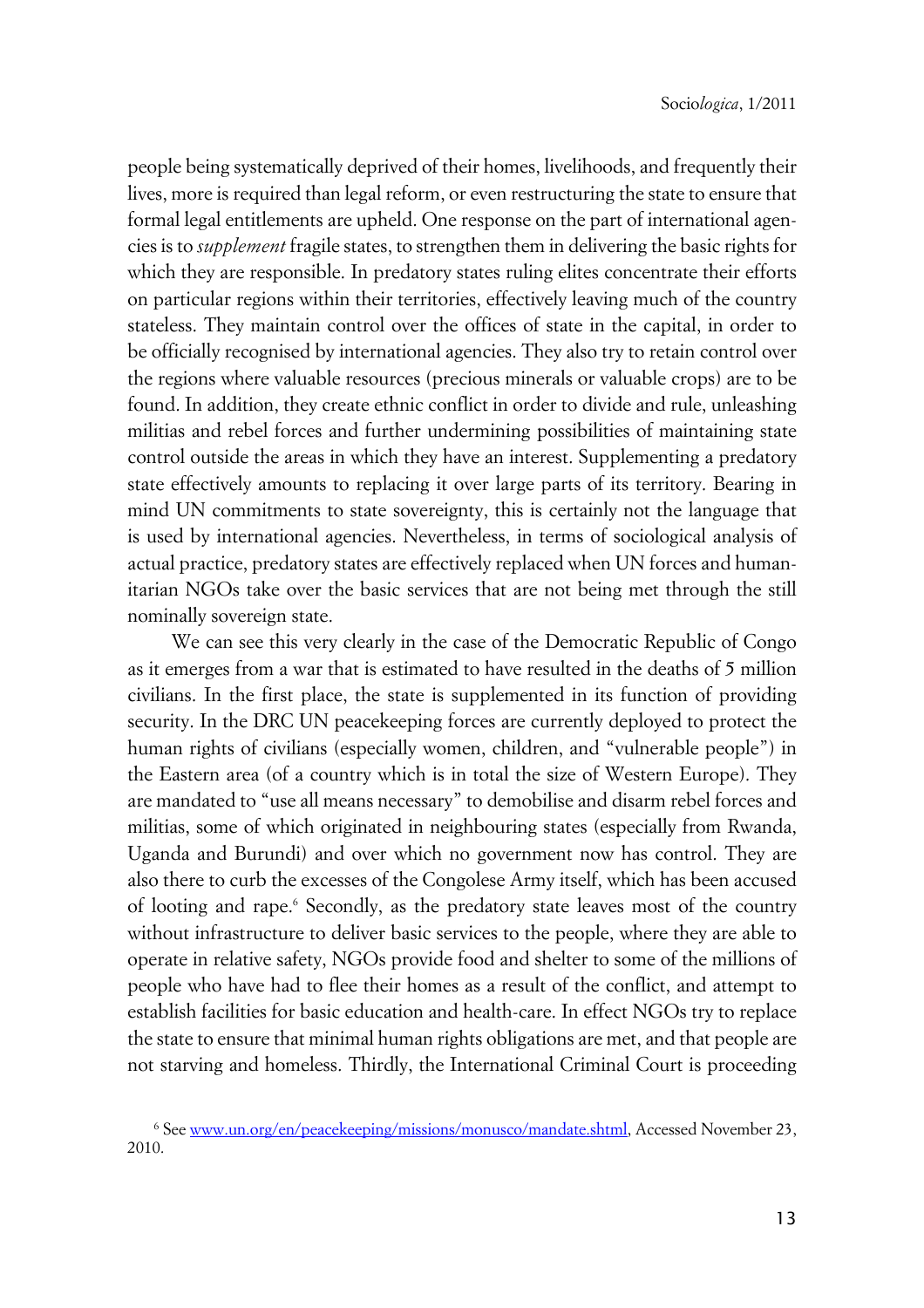with the prosecution of some of the warlords responsible for killing, raping and kidnapping in the region on the grounds that the DRC does not have the capacities within its judicial system to bring them to account (despite the fact that the EU has spent more than forty million U.S. dollars reforming the Congolese judiciary) [Clark 2007]. In this respect international law supplements the national judiciary, which does not have the code, the infrastructure, or the personnel to deal with the war crimes and crimes against humanity with which the international court is concerned.

Supplementing the state to ensure human rights is limited. It is limited in space. Steven Sampson [2003] calls such states "white jeep states" because they are bounded by the limits of the roads along which people employed by international agencies (of which the white jeep is the icon) can travel, whether because of lack of infrastructure, danger, or the requirement to pay at borders that have been set up within the territory to extract unofficial "taxes." It is limited in time. UN peacekeeping forces are only deployed at the invitation of the state, once a peace treaty has been signed. They are ostensibly there to help a state to build up its own security forces, by training the police and army, as well as by neutralizing unauthorised militarized gangs. It is far from obvious, however, what the official view of the DRC as "transitional state" actually means in reality, especially given what is known about the "extraversion" strategies of ruling elites in predatory states, and the complicity of other states with their criminal activities. In this respect it may be extremely limited in terms of effectiveness. In the case of the DRC, for example, the processes by which public/private contracts for mining its enormous reserves of cobalt (necessary for the manufacture of microchip technology) and copper have been administered have lacked transparency, and seem to be highly disadvantageous to the economic development of the DRC.<sup>7</sup> If the socio-economic relationships within which a predatory state is embedded are not altered, UN forces are effectively being deployed as part of a strategy of "extraversion," to strengthen the ruling elite and to help them achieve domination over their rivals rather than preparing the ground for a new form of state. In this case supplementing a predatory state prolongs rather than transforms it.

The institutionalisation of human rights in the DRC through supplementary state structures is quite different from that envisaged in juridical or in democratic postcolonial states. Despite all the human rights provisions that are now in place in the DRC, the people who suffer violence, hunger and deprivation there are as far from being able to *claim* rights as ever. Human rights are not institutionalised in the DRC to enable people to become the *subjects* of international human rights law, in

<sup>7</sup> See Rights and Accountability in Development website [www.raid-uk.org/work/](http://www.raid-uk.org/work/fair_investment.htm) [fair\\_investment.htm](http://www.raid-uk.org/work/fair_investment.htm). Accessed November 23, 2010.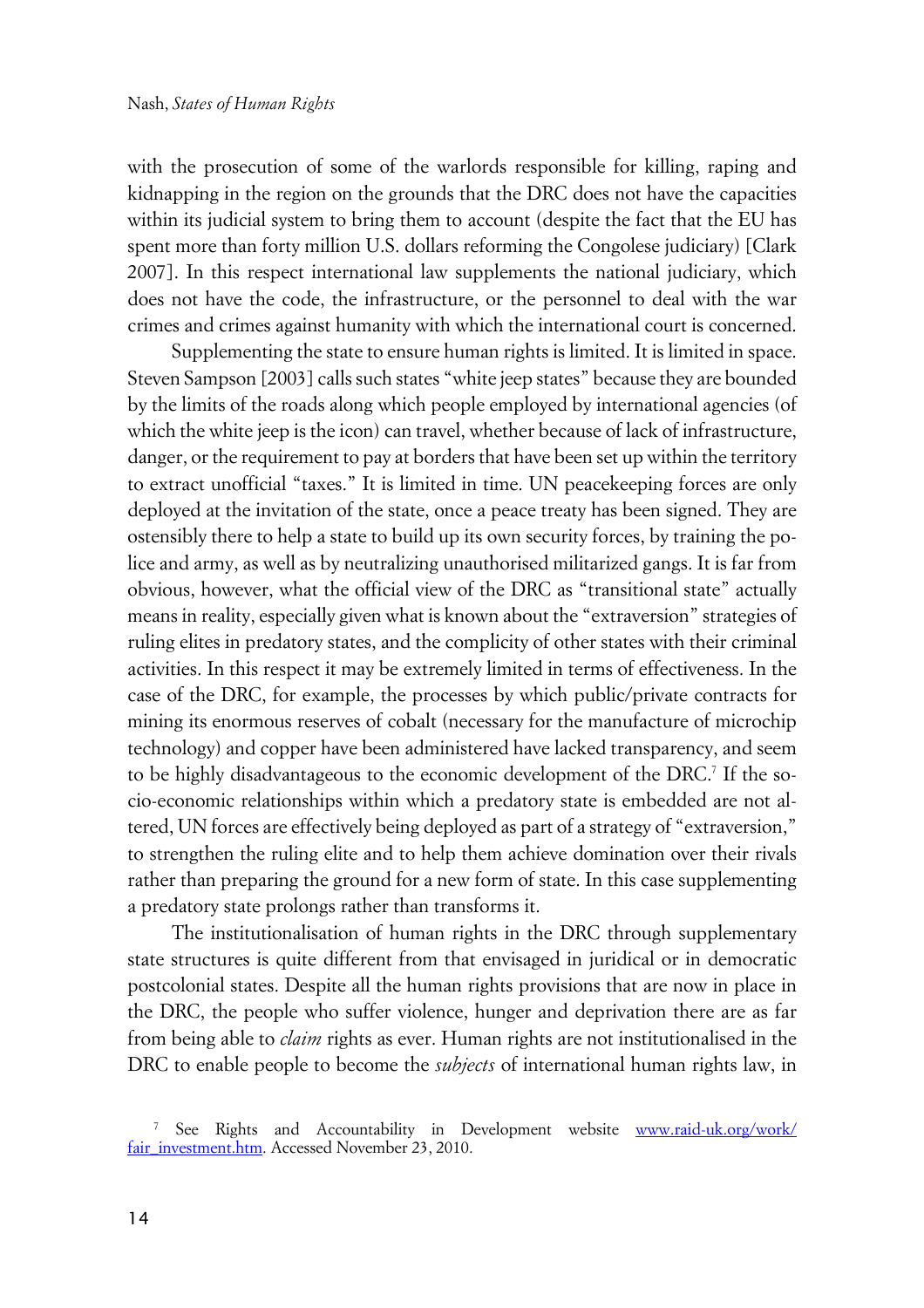the sense that they are able to make effective rights-claims for themselves by judicial or political means. There are some local NGOs in the DRC, but they tended to be treated with suspicion by those in charge of funding [Mowjee 2008]. If humanitarian intervention is helping people in the DRC, it is as the *objects* of international governance administered by IGOs and NGOs who decide what is feasible, permissible, and advisable in their case.

#### **Conclusion**

The purpose of this article is not to develop a theory of state formation, but rather to raise questions concerning the institutionalization of human rights. I take it that the sketches of three different types of "stateness" clearly illustrate the complexity of making human rights effective in practice, and how it varies in relation to different state formations. In particular the effective realization of human rights varies in relation to their legalization, which is the strategy that is most celebrated, most frequently pursued by human rights activists in relation to international agencies, and most commonly studied by sociologists. In juridical states, getting law on the books does lead to pressure to implement and administer it in ways that contribute to citizens, and even resident non-citizens in some cases, actually enjoying rights. There are no guarantees, especially where "national security" and unpopular minorities are concerned. Law is not always enough to protect human rights in juridical states. The contestation of stereotypes and the formation of more inclusive meanings of political community are also vital, and this is well understood by human rights activists who put a lot of energy into building public opinion through media campaigns and demonstrations. In highly contentious cases legalizing human rights is often seen as part of a strategy to raise awareness about the dangers and the wrongs of disregarding human rights as it is about making or using law as such. Nevertheless, law itself is an important tool in human rights politics in that legal judgements can check dubious decisions by other branches of government, and have done so on occasion even against the mediated construction of public opinion [Morris 2009; Nash 2009a].

In the other two types of states we have considered here, however, translating "law on the books" into human rights guarantees is far more problematic. This is not to say that creating legal code that make human rights more precise, ostensibly binding on governments and judiciary, and justiciable in courts is irrelevant. What is important, however, is to understand the difficulties of *administering* law in such states. As we have noted in the case of India, even where a favourable judgement is handed down in court, the administration of the law is a further obstacle to the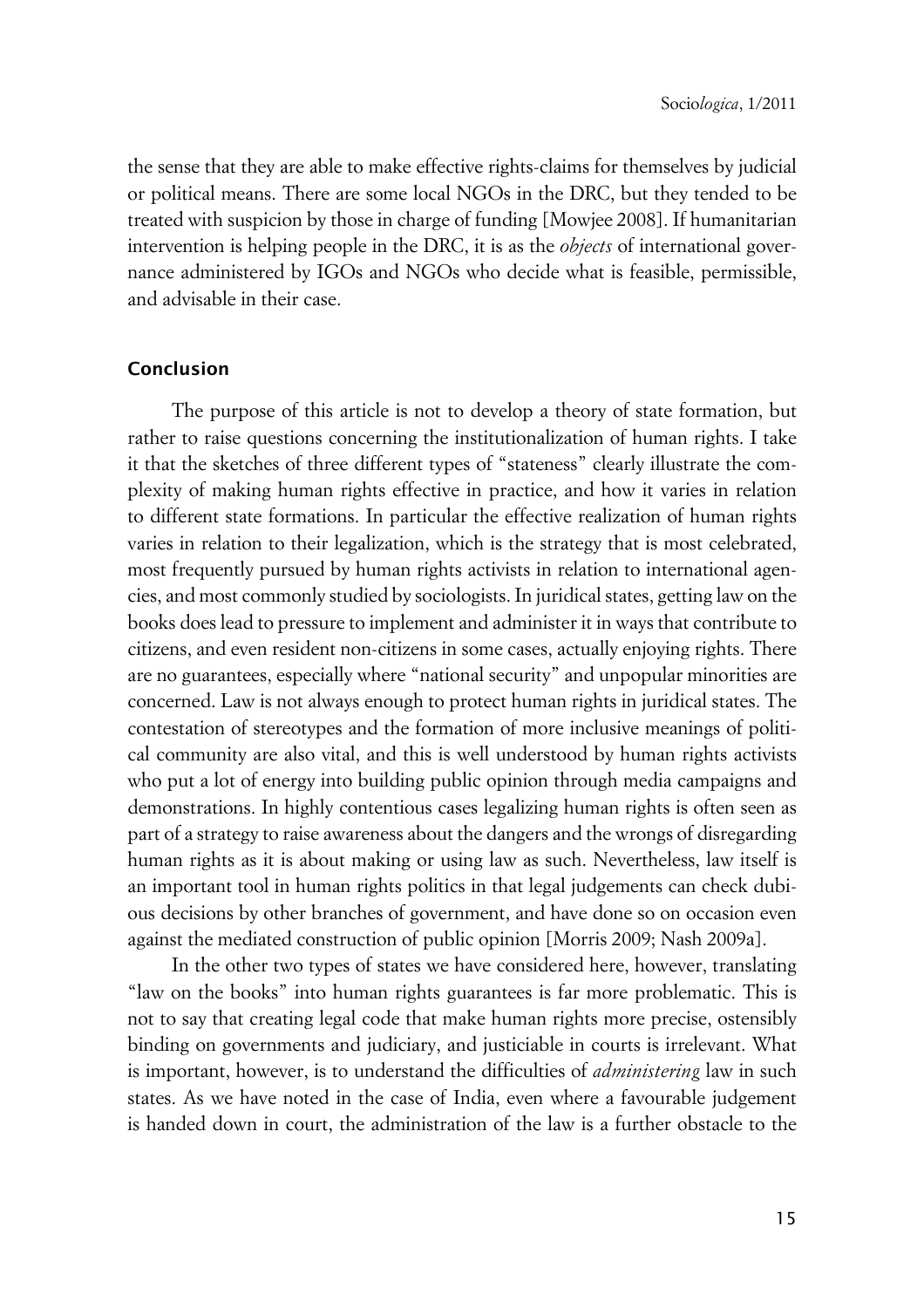realization of the human rights it supposedly guarantees. In predatory states it is even more difficult to see how law can be administered if it is at odds with elite strategies of war-making, robbery and rape. Such difficulties are clearly linked to the legitimacy of law itself, which are deep-rooted, and far from easily addressed either by procedures or by trying to change public opinion. Given how postcolonial and predatory states are maintained in "micro-strategies" embedded in everyday life, nothing less than a complete transformation of social relationships is needed in order to begin to institutionalise human rights.

### **References**

Abrams, P.

- 2006 "Notes on the Difficulty of Studying the State." In *The Anthropology of the State: A Reader*, edited by A. Sharma and A. Gupta. Oxford: Blackwell.
- Alston, P. (ed.)
- 2005 *Non*-*State Actors and Human Rights*. Oxford: Oxford University Press.

Badie, B.

2000 *The Imported State: the Westernization of the Political Order*. Stanford: Stanford University Press.

Baxi*,* U.

- 1998 "The State and Human Rights Movements in India." In *People's Rights: Social Movements and the State in the Third World*, edited by M. Mohanty and P. N. Mukherji. Sage: New Delhi.
- Bayart, J.-F.
- 2009 *The State in Africa: The Politics of the Belly.* Cambridge: Polity.

Bourdieu, P.

1994 "Rethinking the State: Genesis and Structure of the Bureaucratic Field." *Sociological Theory* 12: 1-18.

Blau, J., and Moncado, A.

2007 *Freedoms and Solidarities: in Pursuit of Human Rights.* Lanham, Boulder: Rowman and Littlefied.

#### Castells, M.

2000 *End of Millennium.* Oxford: Blackwell.

#### Chatterjee, P.

2004 *The Politics of the Governed: Reflections on Popular Politics in Most of the World.* New York: Columbia University Press.

Clark, P.

2007 "In the Shadow of the Volcano: Democracy and Justice in Congo", *Dissent* [http://](http://www.dissentmagazine.org/article/?article=?724?) [www.dissentmagazine.org/article/?article=724](http://www.dissentmagazine.org/article/?article=?724?). Accessed November 30, 2010.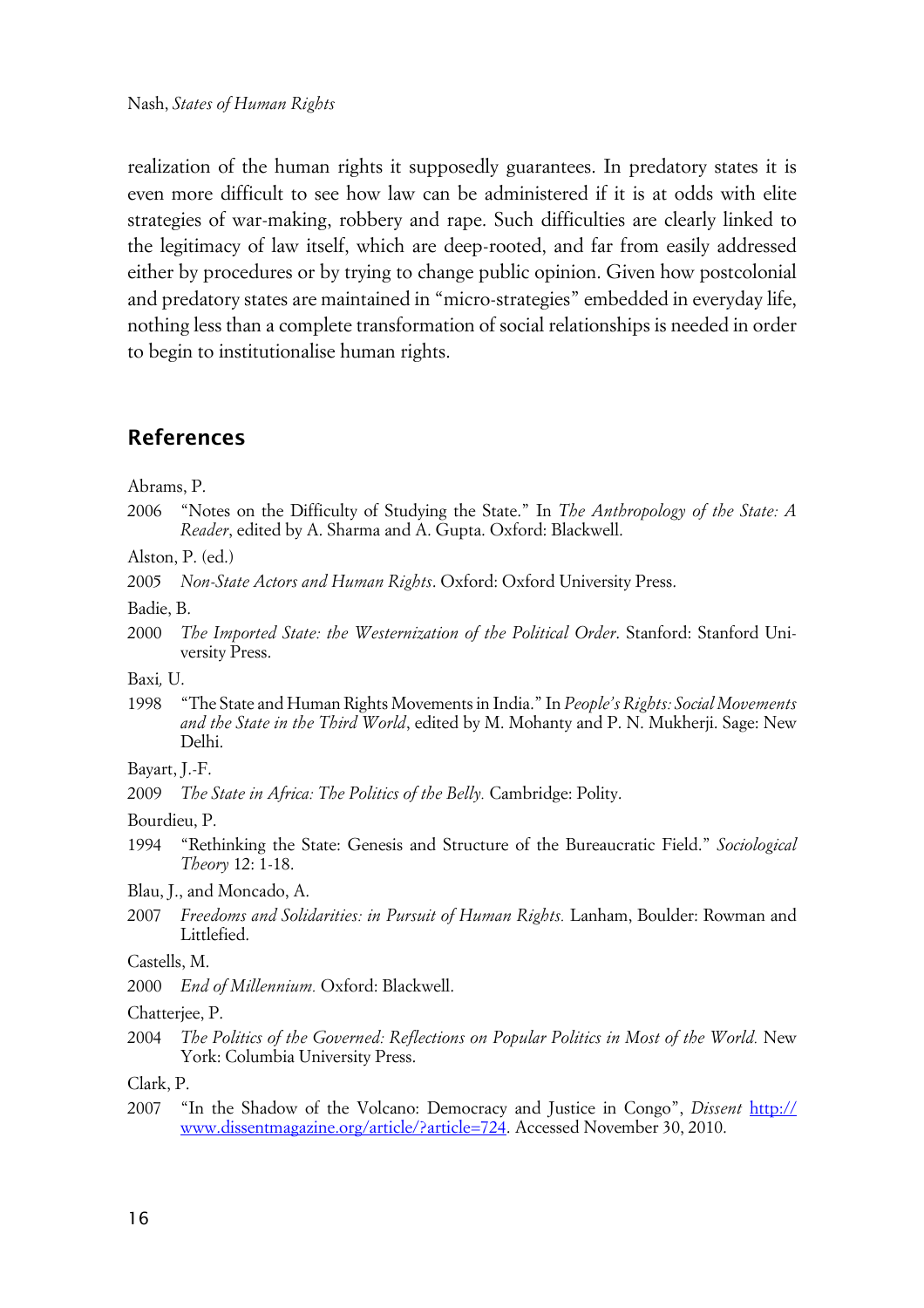Committee on Legal Affairs and Human Rights of the Council of Europe

- 2006 "Alleged secret detentions and unlawful inter-state transfers involving Council of Europe member states." June 7, 2006.
- Corbridge, S., Williams, G., Srivastava, M., and Veron, R.
- 2005 *Seeing the State: Governance and Governmentality in India* Cambridge: Cambridge University Press.

2007 *Human Rights and Empire.* Abingdon-Oxford: Routledge-Cavendish.

Dreze, J.

- 2002 "Right to Food: From the Courts to the Streets." [www.righttofoodindia.org/data/dreze](http://www.righttofoodindia.org/data/dreze-courts.pdf)[courts.pdf.](http://www.righttofoodindia.org/data/dreze-courts.pdf) Accessed March 21, 2010.
- Fuller, C.J., and Harriss, J. (eds.)

2001 *The Everyday State and Society in Modern India.* New Delhi: Social Science Press.

- Gauri, V., and Brinks, D. (eds.)
- 2008 *Courting Social Justice: Judicial Enforcement of Social and Economic Rights in the Developing World* Cambridge: Cambridge University Press.
- Gerth, H., and Mills, C.W.
- 1946 *From Max Weber: Essays in Sociology,* New York.
- Hafner-Burton, E., and Tsutusi, K.
- 2005 "Human Rights Practices in a Globalizing World: the Paradox of Empty Promises." *American Journal of Sociology* 110: 1373-1411.
- 2007 "Justice Lost! The Failure of International Human Rights Law to Matter Where Needed Most." *Journal of Peace Research* 44: 407-425.
- Hansen, T., and Stepputat, F.
- 2005 *Sovereign Bodies: Citizens, Migrants and States in the Postcolonial World.* Princeton: Princeton University Press.

Harriss-White, B.

2003 *India Working: Essays on Society and Economy.* Cambridge: Cambridge University Press.

Held, D.

- 1995 *Democracy and Global Order: from the Modern State to Cosmopolitan Governance*. Polity Press: Cambridge.
- 2002 "Law of States, Law of Peoples: Three Models of Sovereignty." *Legal Theory* 8: 1-44. Hirsh, D.

2003 *Law against Genocide: Cosmopolitan Trials*. London: Glasshouse Press.

Ignatieff, M. (ed.)

2005 *American Exceptionalism and Human Rights.* Princeton: Princeton University Press.

Jenkins, R., and Goetz, A.M.

1999 "Accounts and Accountability: Theoretical Implications of the Right-to-Information Movement in India." *Third World Quarterly* 20: 603-622.

Jessop, B.

- 1982 *The Capitalist State: Marxist Theories and Methods.* Oxford: Blackwell.
- 1990 *Putting the Capitalist State in its Place.* Cambridge: Polity Press.

Douzinas, C.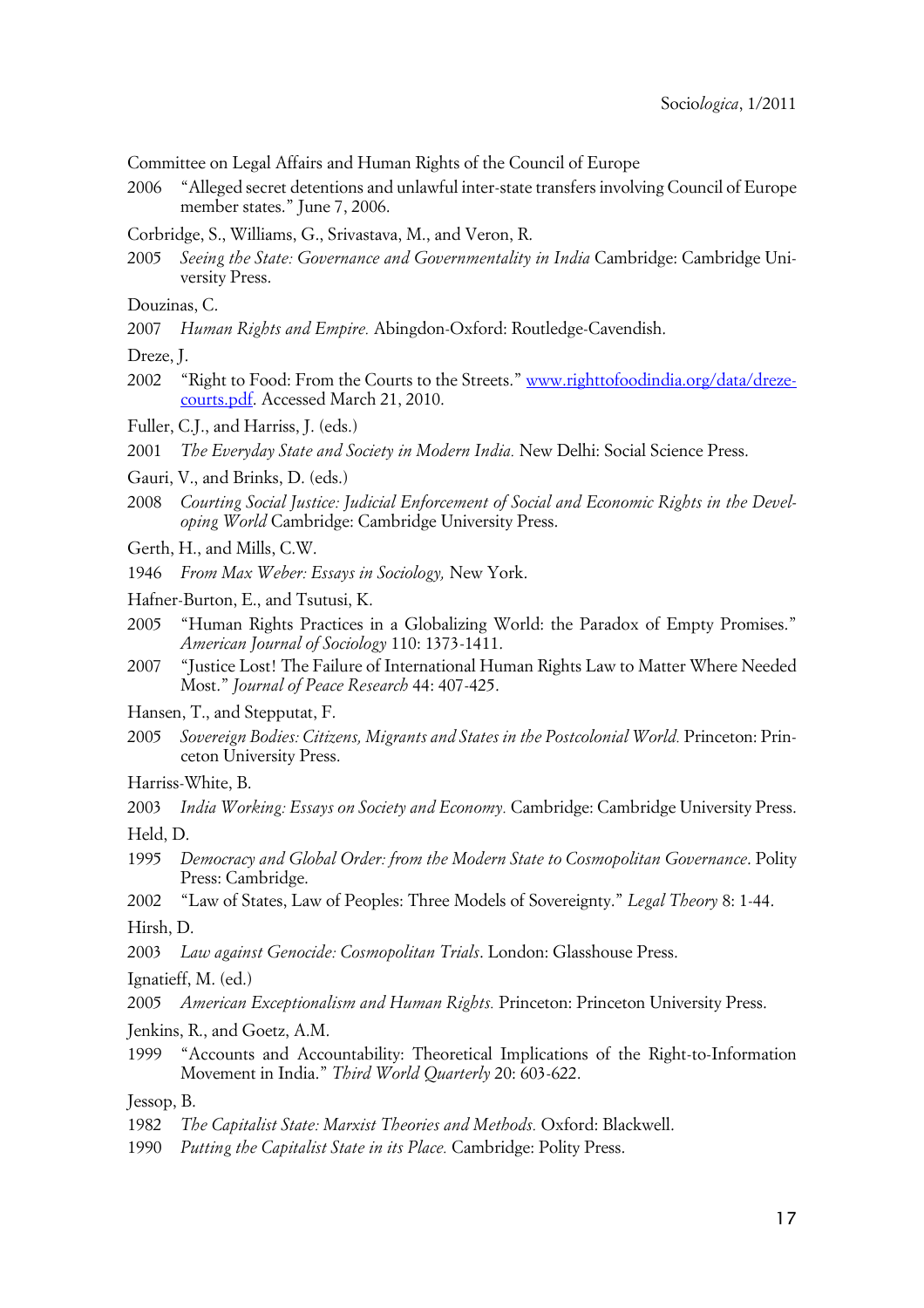2008 *State Power: a Strategic-Relational Approach.* Cambridge: Polity Press.

Levy, D.

2010 "Recursive Cosmopolitization: Argentina and the Global Human Rights Regime." *British Journal of Sociology* 61: 579-596.

Madsen, M.

2004 "France, the UK, and the 'Boomerang' of the Internationalisation of Human Rights." In *Human Rights Brought Home: Socio-legal Perspectives on Human Rights in the National Context*, edited by S. Halliday and P. Schmidt. Oxford: Hart Publishing.

Mbembe, A.

2001 *On the Postcolony*. Berkley: Universoty of California Press.

Migdal, J.

1988 *Strong Societies and Weak States: State-Society Relations and Capabilities in the Third World*. Princeton: Princeton University Press.

Morris, L.

- 2006 "A Foundation for Rights or Theories of Practice?" In *Rights: Sociological Perspectives*, edited by L. Morris. London: Routledge.
- 2009 "An Emergent Cosmopolitan Paradigm?" *British Journal of Sociology* 60: 215-235.
- 2010 "Welfare, Asylum, and the Politics of Judgment" *Journal of Social Policy* 39: 119-138.

Mowjee, T.

2008 "NGOs and Humanitarian Reform Mapping Study. Democratic Republic of Congo." [www.icva.ch/doc00003652.pdf.](http://www.icva.ch/doc00003652.pdf) Accessed on November 25, 2010.

Nash, K.

- 2007 "The Pinochet Case: Cosmopolitanism and Intermestic Human Rights." *British Journal of Sociology* 58.
- 2009a *The Cultural Politics of Human Rights: Comparing the US and UK*. Cambridge: Cambridge University Press.
- 2009b "Between Citizenship and Human Rights." *Sociology* 43.

Poggi, G.

1990 *The State: Its Nature, Development and Prospects.* Cambridge: Polity Press.

Reno, W.

- 2004 "The Privatization of Sovereignty and the Survival of Weak States." In *Privatizing the State*, edited by B. Hibou. New York: Columbia University Press.
- Risse, T., Ropp, S., and Sikkink, K.
- 1999 *The Power of Human Rights: International Norms and Domestic Change.* Cambridge: Cambridge University Press.

Sampson, S.

2003 "'Trouble Spots': Projects, Bandits and State Fragmentation." In *Globalization, the State and Violence*, edited by J. Friedman. Lanham: Rowman and Littlefield.

Sassen, S.

2007 *A Sociology of Globalization*. New York-London: W.W. Norton and Company.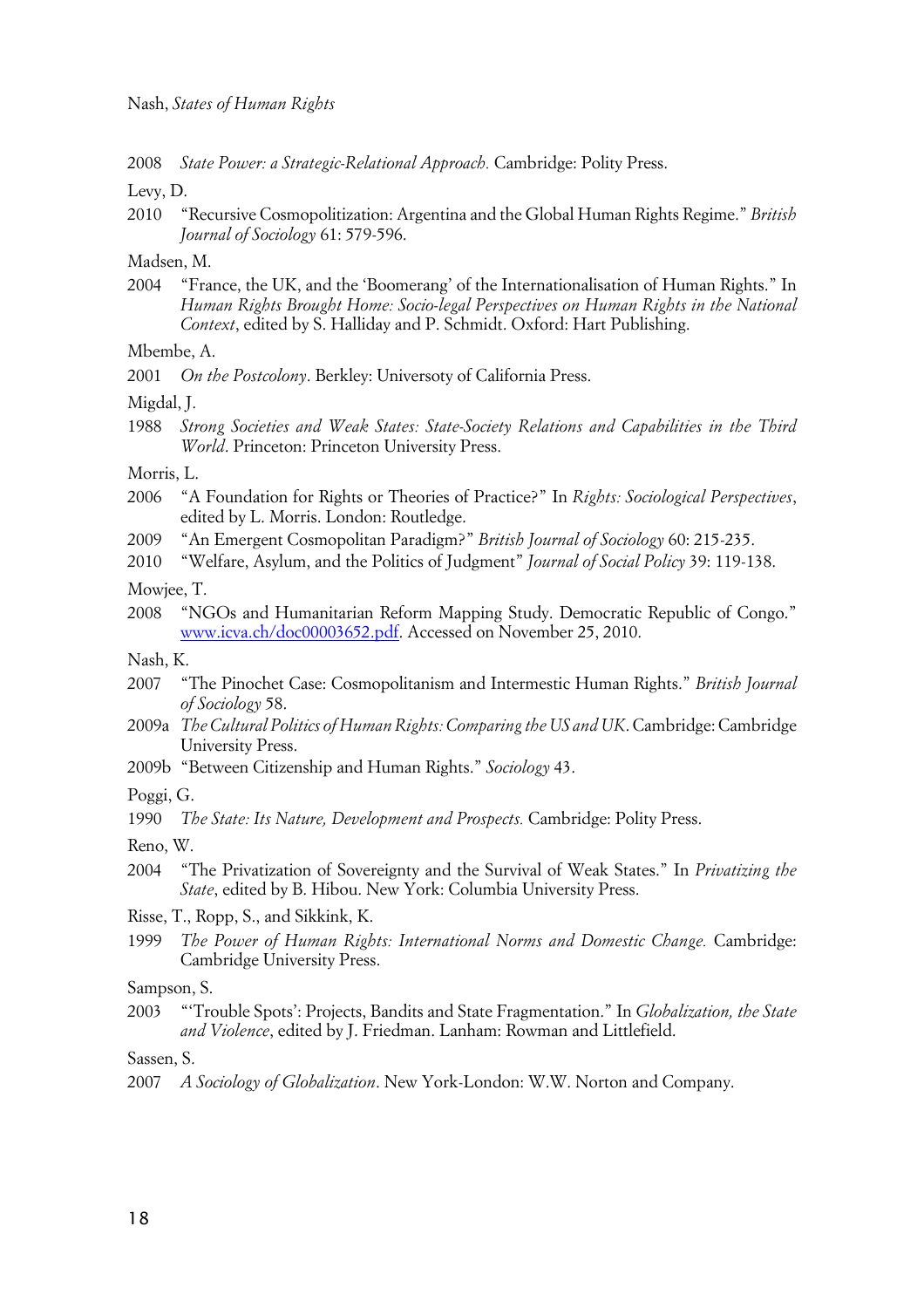Scheingold, S.

1994 *The Politics of Rights: Lawyers, Public Policy, and Political Change*. Ann Arbor: University of Michigan Press.

Somers, M.

- 2008 *Genealogies of Citizenship: Markets, Statelessness, and the Right to Have Rights.* Cambridge: Cambridge University Press.
- Somers, M., and Roberts, C.
- 2008 "Toward a New Sociology of Rights: A Genealogy of 'Buried Bodies' of Citizenship and Human Rights." *Annual Review of Law and Social Science* 4: 385-425.

Soysal, Y.

1994 *Limits of Citizenship: Migrants and Postnational Membership in Europe*. Chicago: University of Chicago Press.

Slaughter, A.M.

2004 *A New World Order.* Princeton: Princeton University Press.

Sznaider, N., and Levy, D.

2006 "Sovereignty transformed: a sociology of human rights." *British Journal of Sociology* 57: 657-676.

Tilly, C.

- 1975 "Reflections on the History of European State-Making." In *The Formation of National States in Western Europe*, edited by C. Tilly. Princeton: Princeton University Press.
- 1985 "Warmaking and Statemaking as Organized Crime." In *Bringing the State Back In*, edited by D. Rueschemeyer and T. Skocpol. Cambridge: Cambridge University Press.

Times online

2009 'President Obama 'orders Pakistan drone attacks' [http://www.timesonline.co.uk/tol/](http://www.timesonline.co.uk/tol/news/world/us_and_americas/article5575883.ece.%20January%2023,%202009) [news/world/us\\_and\\_americas/article5575883.ece. January 23, 2009.](http://www.timesonline.co.uk/tol/news/world/us_and_americas/article5575883.ece.%20January%2023,%202009)